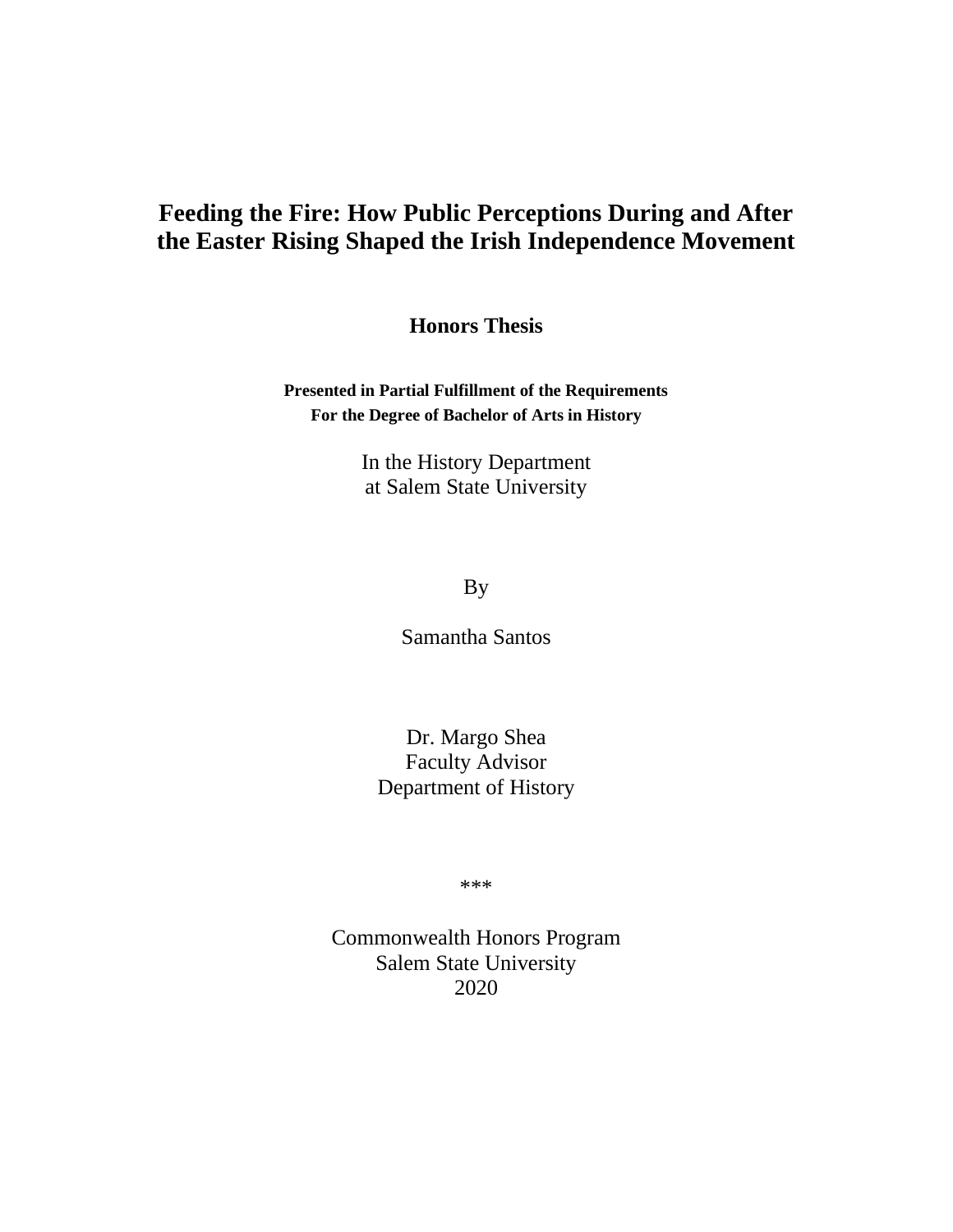## **Abstract:**

The Easter Rising of 1916 was an event taking place in Ireland as a precursor to the Irish War for Independence. Previous research of the Rising was focused on the contributions of social groups to this movement, supported by a large quantity of secondary sources. The new topic that is being explored has less literature based on its inquiry. The argument of this paper is that the individuals that made up the social groups as well as those effected by the Rising were the most integral pieces of this event to understand. The individuals within these groups, as well as the people they were connected with, were fundamental in shifting the tide of public opinion in response to the consequences leadership faced following the Rising. This statement is informed by the primary sources that were considered. For this paper the research was conducted using primary source letters. By looking at personal correspondence between prisoners arrested for their acts during the Rising and their families, as well as letters between acquaintances, one is able to view what the society may have looked and felt like to the everyday people of Ireland. This paper uses these letters to guide readers with an understanding of the Rising in the greater context of the Irish War for Independence, granting greater insight into the change in public opinion from before the Rising to the differences displayed within the correspondence in the following months.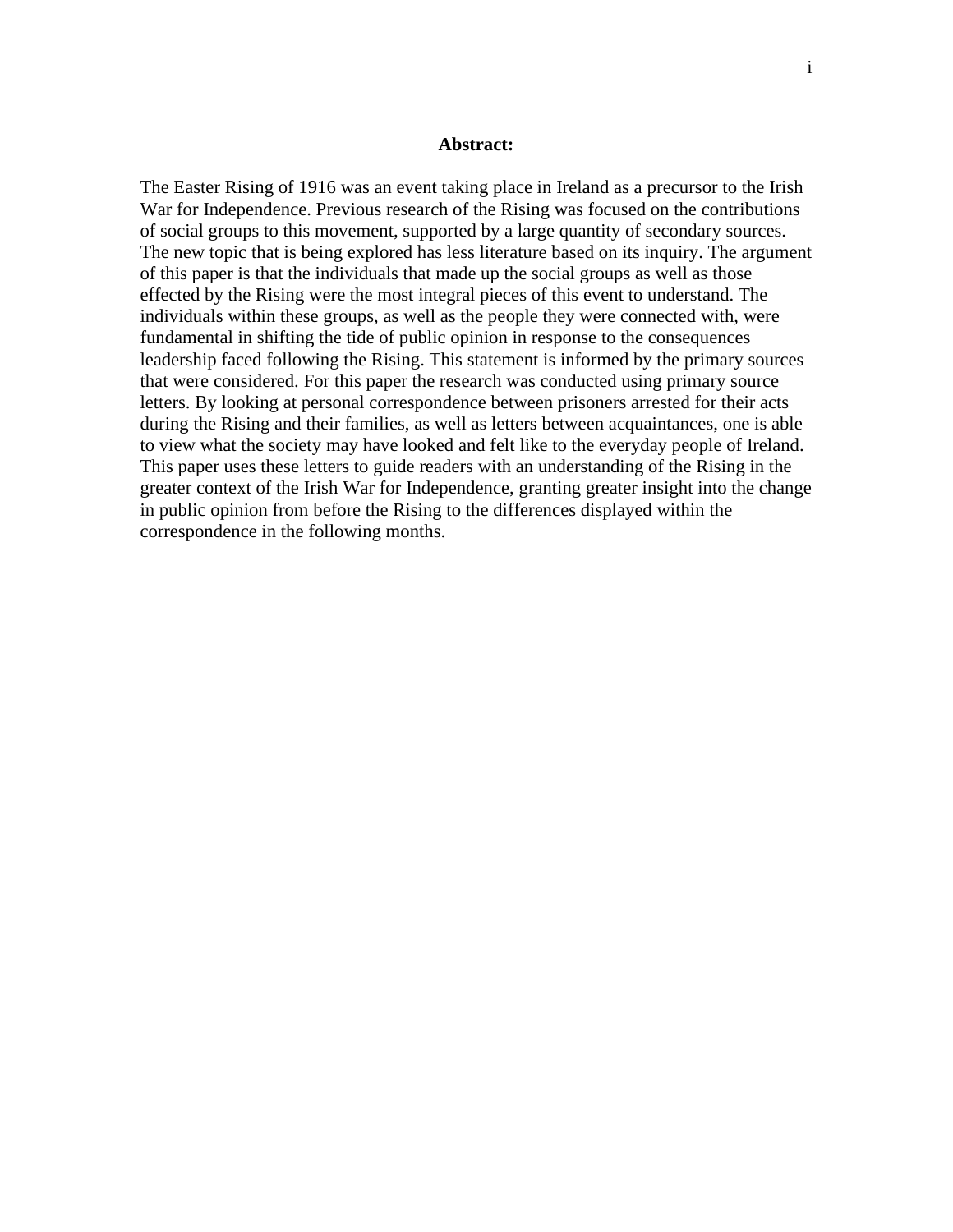## **Table of Contents:**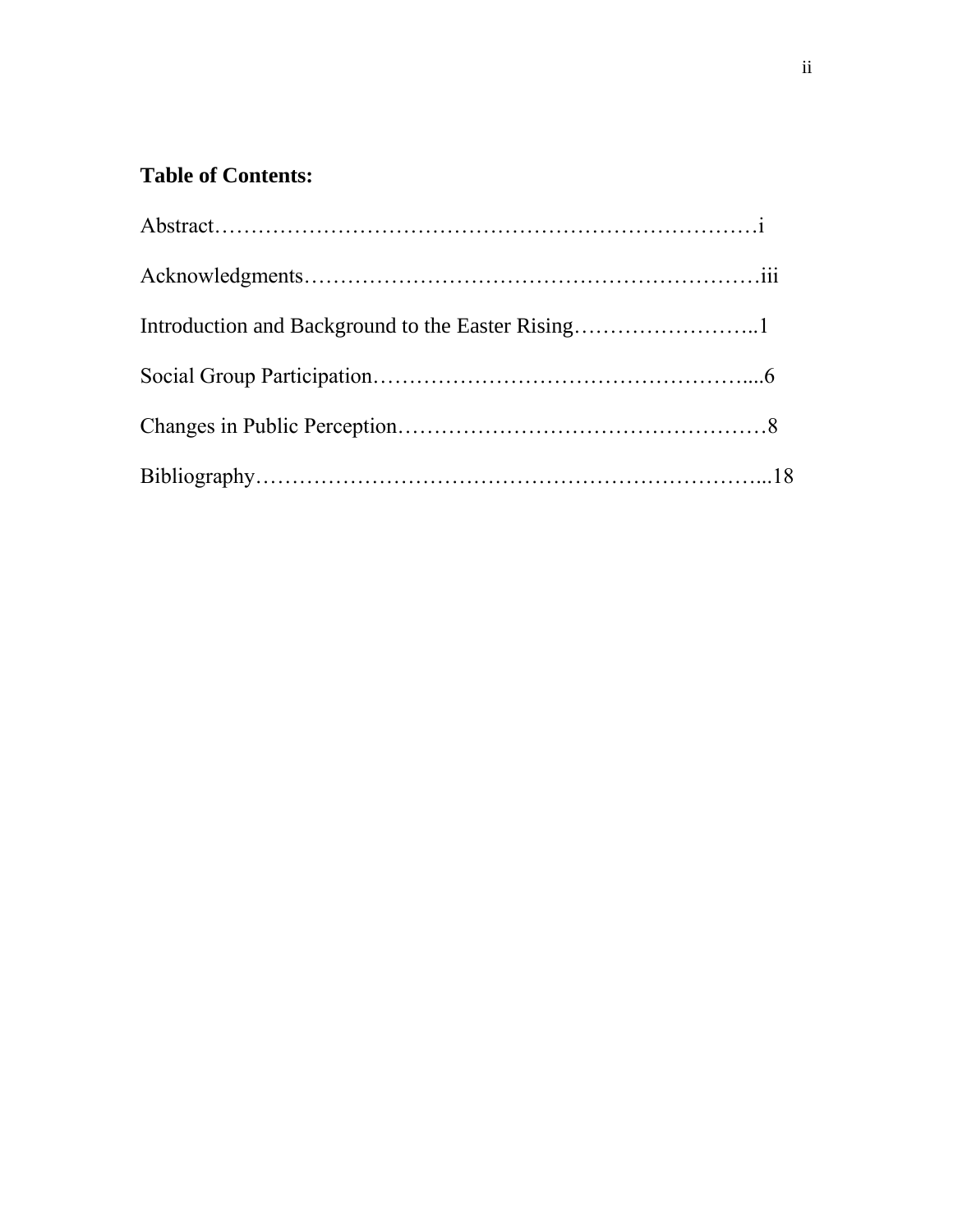## **Acknowledgements**

Dr. Margo Shea – Thesis Advisor, Professor of History Dr. Scott Nowka – Honors Program Chair Dr. Andrew Darien – History Department Chair Dr. Alexandros Kyrou – Professor of History Dr. Bethany Jay – Professor of History Commonwealth Honors Program Salem State University History Department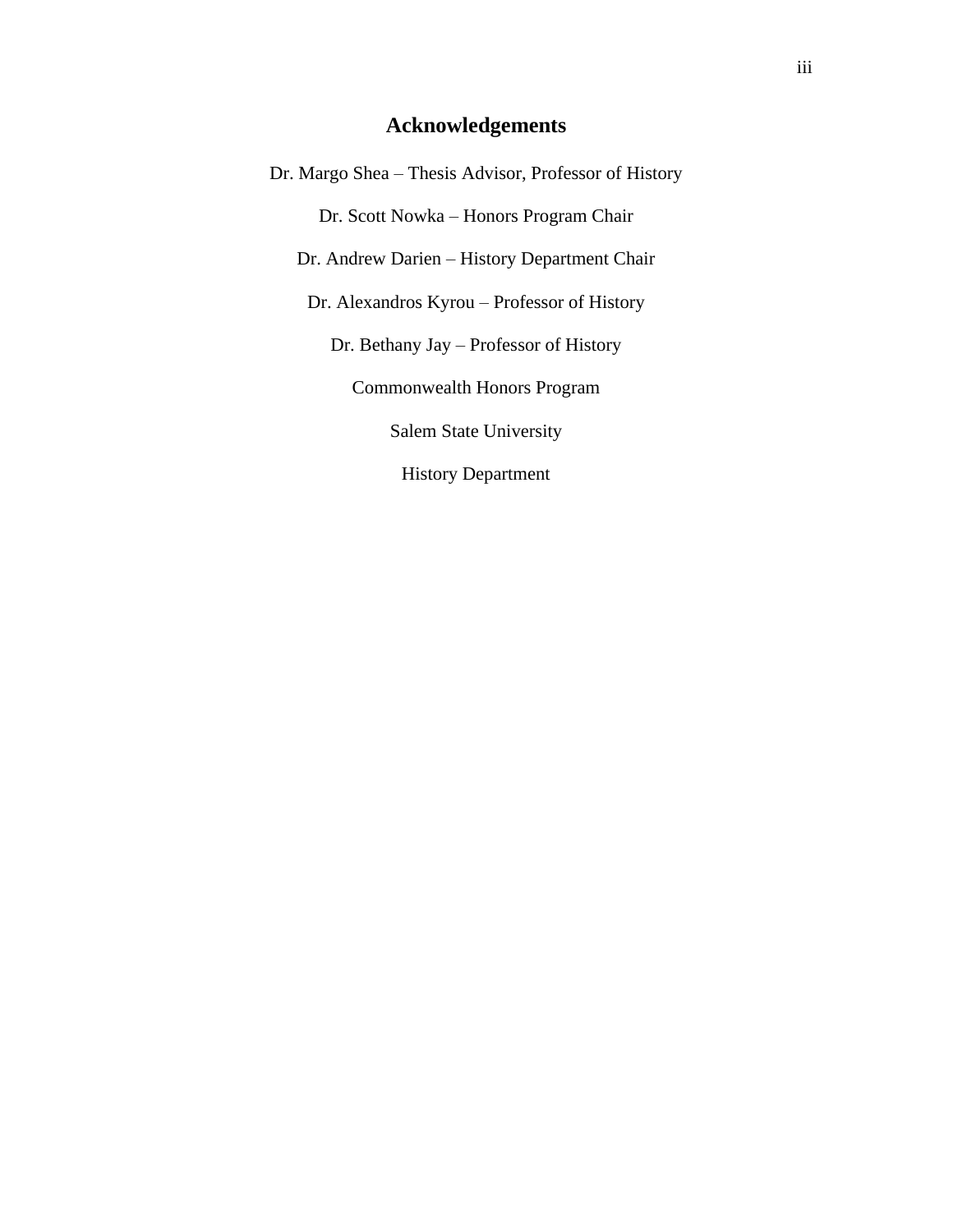The so-called rebels paced down the road to the jeers of the British loyalists. They would never understand this burning need to rebel against their oppression or fight for their faith and freedoms, but they, the men and women of the Easter Rising, did. In 1916, groups of Irish nationalists joined together and planned a rebel movement to attack British holdings in order to push them out of Ireland with the intention to establish their own independent republic. Their first step in this endeavor was the Easter Rising, a set of coordinated attacks on British governmental buildings set to take place in Dublin during Easter Week. This event still resonates with the people of Ireland and is a basis for independence movements against the larger colonial powers, and how rebellion groups are formed in the context of the modern era.

With the possibility of hard borders once again being placed in Northern Ireland, it is important to understand the political and social spheres through which they will bisect. Some would call the Irish War for Independence an unfinished revolution. Even after peace talks in the 1990's, the Troubles are still a relevant aspect in Irish culture, as are tensions between Northern Ireland and the Republic of Ireland. It is through the lens of a failed rebellion and the resulting revolution that we can fully comprehend the sociopolitical ramifications of Irish borders, a topic which finds itself once again on the world stage.

To look at the Irish War for Independence, you first have to understand the Easter Rising. It may be puzzling because this is widely considered a failed endeavor in the Irish rebellion, however, the Easter Rising created the context through which the War for Independence grew. It is through the failed endeavors of the Rising that the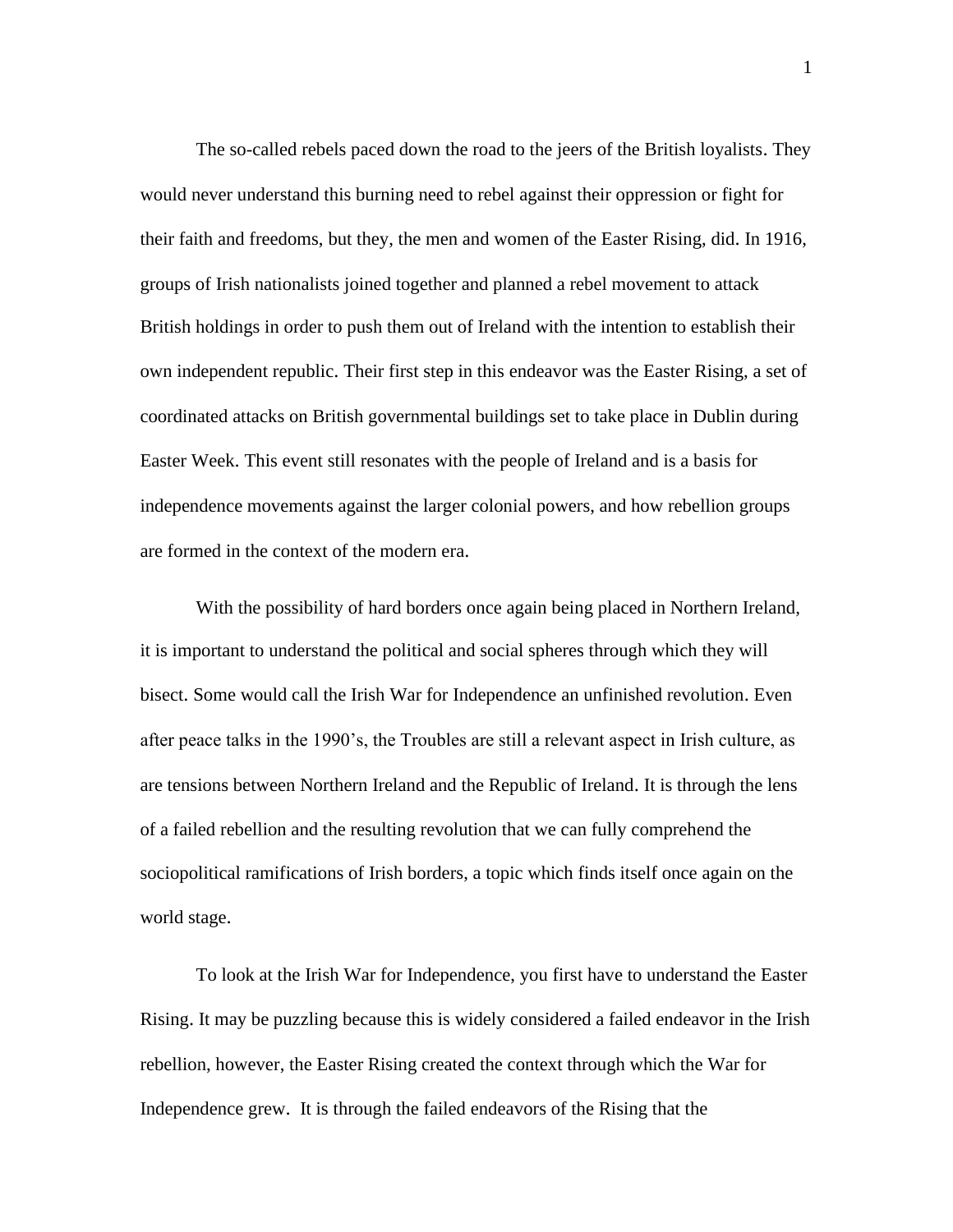Independence movement in Ireland garnered momentum with the public. The participating social groups created the context with which the Rising could occur, but this paper argues that the individuals that made up the social groups as well as those effected by the Rising were the most integral pieces of this event to understand. The individuals within these groups, as well as the people they were connected with, were fundamental in shifting the tide of public opinion in response to the consequences leadership faced following the Rising.

Leading up to the Rising, Ireland was experiencing turbulence and still recovering from the Great Famine. On top of the high death rates and drastic changes to the cultural landscape, legislature like Penal Laws further separated the Protestant and Catholic populations through the early 1800s. These laws limited land rights, and clergy rights, going so far as to have prohibited intermarriage between the two religions and limited governmental positions to being open to Protestants only. The Irish people, particularly the Catholic population had little to no political rights, no legislative representation, and no means of exercising national sovereignty until 1829.

Many of the Catholic people of Ireland remained with the Catholic Church. As time progressed, the tolerance for Catholicism diminished. The Penal Laws<sup>1</sup> were enacted between 1695 and 1703<sup>2</sup>, with the purpose of separating the Catholic majority from the Protestant minority forcing conversion to the Anglican Church, which had been assigned in Ireland as the Church of Ireland by the English monarchy. British rule crushed Irish

 $<sup>1</sup>$  Joyce, P. W. (2005). The Penal Code: Concise History of Ireland. Retrieved October 05, 2018.</sup>

<sup>2</sup> Joseph Coohill. *Ireland: A Short History*. 4th ed. (London: Oneworld, 2014) page 51.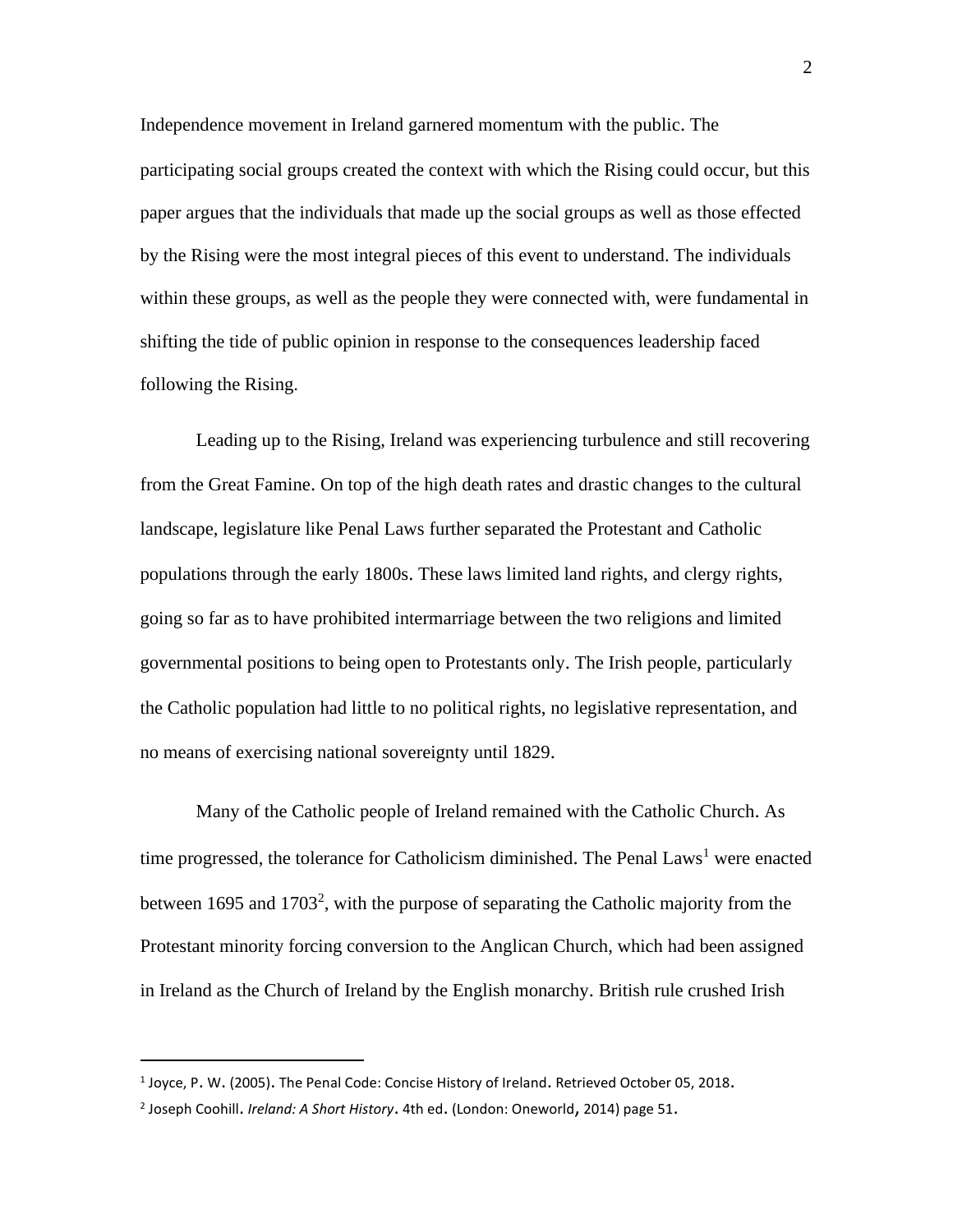rights to land, clergy rights, and restrained foreign education<sup>3</sup>. British religious persecution only alienated the Catholic population further from the Protestant population, and moreover the British government..

The Act of Union, created in 1800, dissolved the Irish Parliament in Dublin and replaced it, giving Ireland 100 representatives in the English Parliament in Westminster. Protestants were the main religion represented and Catholics remained a minority within their government despite the fact that the Catholics had received emancipation in 1829<sup>4</sup>.

In response, Daniel O'Connell began a movement to repeal the Act of Union. The Young Ireland movement grew out of this campaign.

"Young Ireland grew out of the weekly *Nation*, a brilliant repeal propagandist journal, established in 1842 by Charles Gavan Duffy (1816- 1903), an experienced young Catholic journalist, and Thomas Davis (1814-45), a Protestant graduate of Trinity College, Dublin. Davis converted O'Connell's nebulous utilitarian and patriotic rhetoric into an integrated linguistic, cultural, historical and non-denominational nationalism."<sup>5</sup> Young Ireland rebelled in 1848. Inspired by the French revolution, they sent a delegation to France. Though they were unable to garner support in France, they brought back the ideology of revolution, becoming more openly oppositional to British rule and promoting violent response. In July 1848, as a reaction to the repeal of habeas corpus and the warrants issued for O'Brien and other leaders, Young Ireland revolted. The movement ultimately failed, and the leaders of the movement were originally sentenced to death, but were eventually transported to different locations for their penal sentence instead.

<sup>3</sup> Joyce, P. W. (2005). *The Penal Code: Concise History of Ireland*. Retrieved October 05, 2018, from https://www.libraryireland.com/JoyceHistory/Penal.php

<sup>3</sup> Christine Kinealy. *A Death-dealing Famine: The Great Hunger in Ireland*. (London: Pluto Press, 1997). Pages 35-47

<sup>5</sup> Davis, Richard. "Young Ireland." *Young Ireland*, (University of Ohio, 2004), www.ohio.edu/chastain/rz/youngire.htm.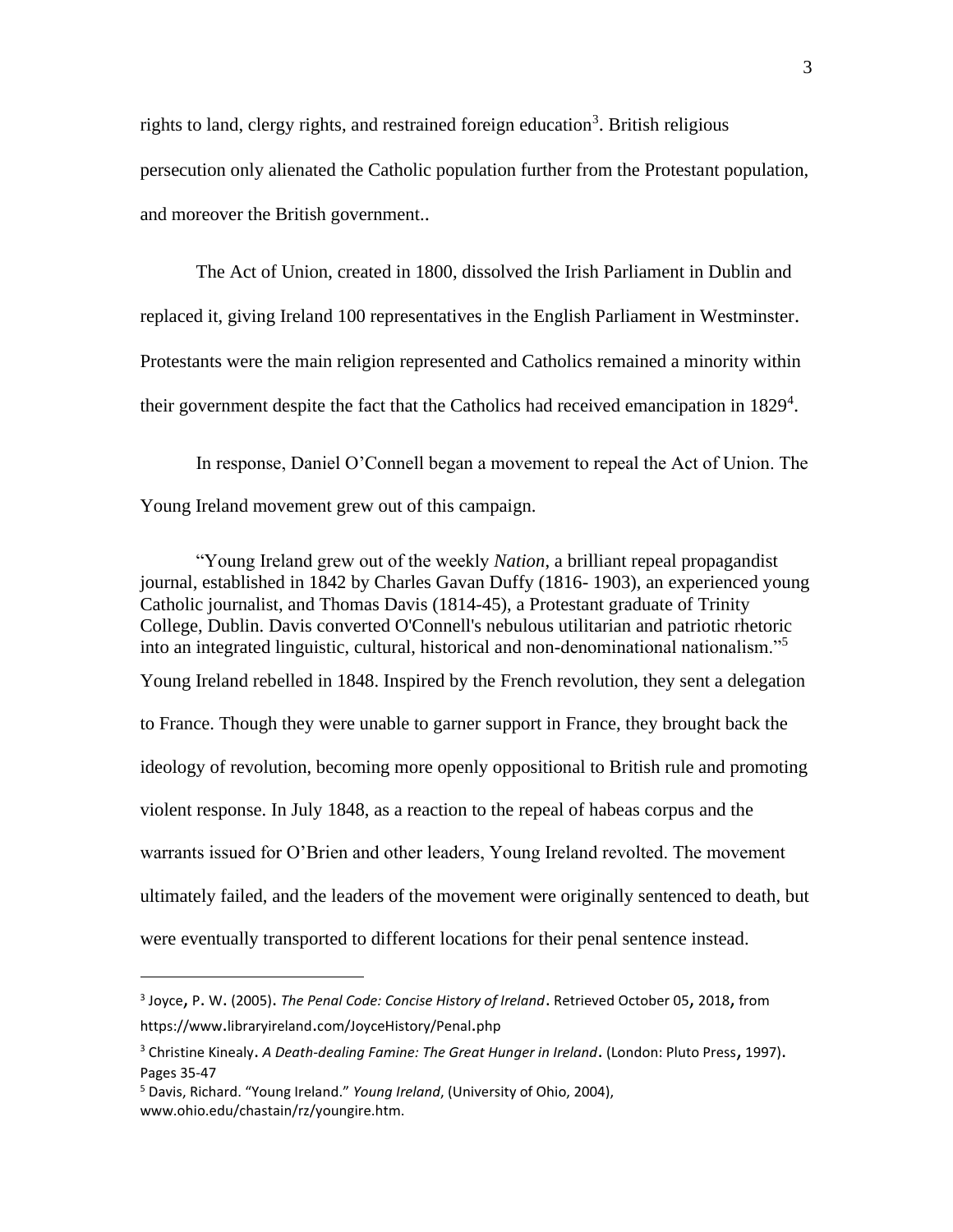"Though O'Brien and other Young Irelanders later admitted that their rising in July 1848 had been a mistake, several of the participants, though not O'Brien himself, later joined the new Fenian movement. 1848 has thus been incorporated into an Irish patriotic tradition of revolt leading to the Anglo-Irish War of 1919-21."<sup>6</sup>

 Young Ireland left a lasting effect on the cultural landscape with their nationalist writings which eventually inspired the volunteer movements and IRA.

The failure of Their objective of three repeated attempts to obtain Home Rule, an Irish governing body for Ireland, coupled with the remaining trauma from The Great Famine gradually built up to an extreme level of dissatisfaction in Irish subjects. This tension led to their formation of multiple civilian-led volunteer groups that developed with the goal of overthrowing British control in Ireland. As a replacement for the governance of the British, they wished to form an Irish republic, where they could represent themselves and create their own legislature to fit their needs. The people formed groups like the Irish Volunteers and Sinn Fein, (both of which emerged out of the Irish Republican Brotherhood as well as cultural-identity groups such as Cumann na mban, and the Gaelic League) which later morphed into the IRA or Irish Republican Army. Some groups were all female, others all male, and some were mixed, but they all were seeking to gain an Irish run Ireland.

In 1916 individual members of many different Irish nationalist groups joined together and formulated a plan to rid themselves of the British. Groups like Sinn Fein, the Volunteers, the Gaelic League, Cumann na mban and the Irish Republican Army all had representation amongst the leaders who planned and orchestrated a coup against the British holdings in Ireland.

<sup>6</sup> Davis, Richard. "Young Ireland." *Young Ireland*, (University of Ohio, 2004), www.ohio.edu/chastain/rz/youngire.htm.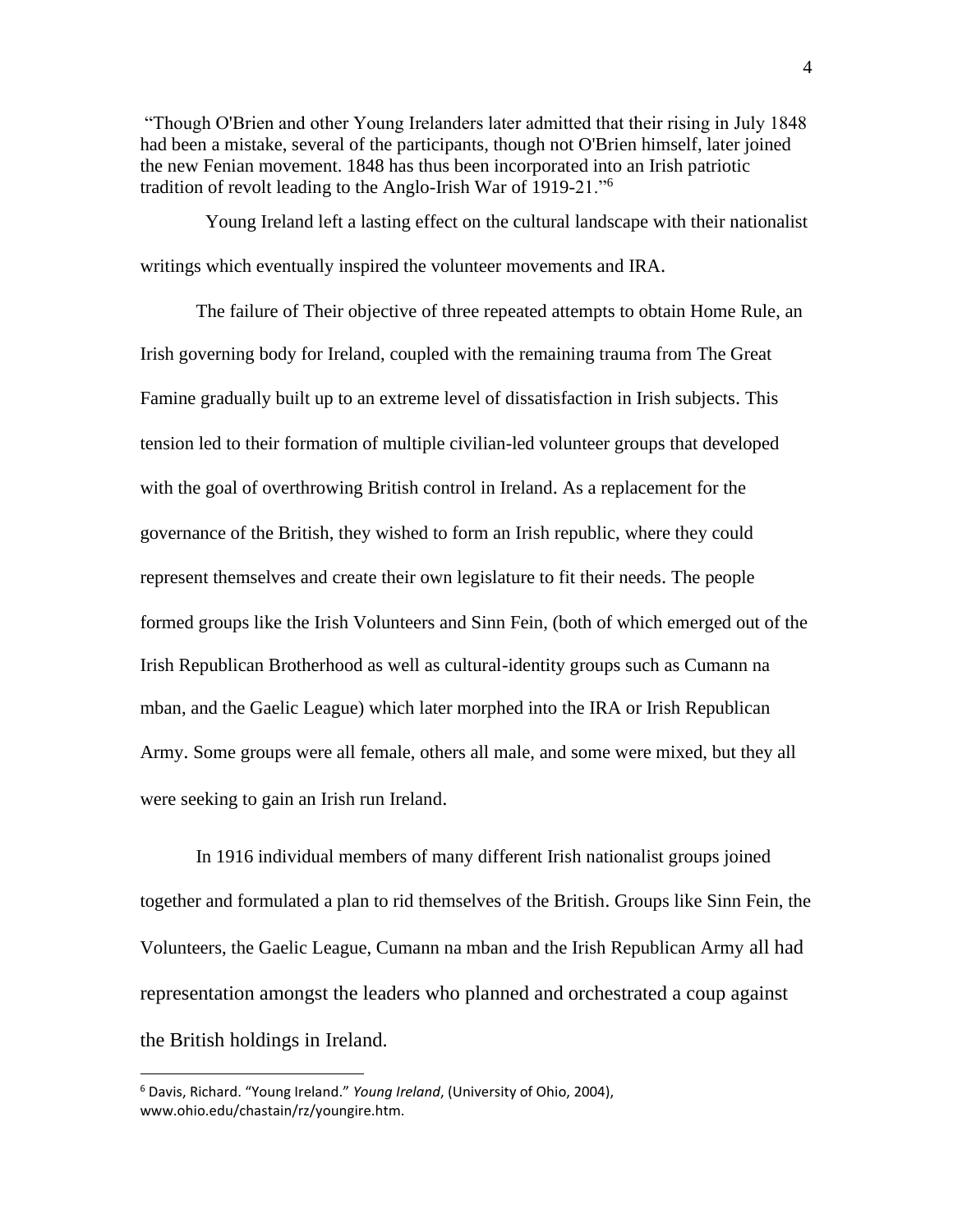They planned to target the governmental buildings in Dublin City as well as other cities, in a coordinated attack and use force to push the British out to make them negotiate to free Ireland. The leaders of the Irish Citizen Army, the Irish Republican Brotherhood, The Volunteers, Sinn Fein, and the women of Cumann na mban were all supposed to be a part of this united effort against the British. Roger Casement and John Devoy arranged for rifles and ammunition to be provided by Germany through a deal with Johann Bernstoff, the American German Ambassador, delivered by boat that would give the weapons to waiting Volunteer members. The shipment of weapons came earlier than the movement had anticipated and was intercepted by British troops, the result being that the volunteers never received their weapons. Eamon Ceannt, Connolly, Tom Clarke and Sean MacDermott were in charge of the planning and strategy of the Rising. However, their plans did not come to fruition as they had hoped. Eoin MacNeill, the Volunteer's chief of staff, vocally opposed the Rising, as did some members of the Irish Republican Brotherhood. The opposition within the ranks can be attributed to differences in opinion. While the opposition to the Rising within the ranks of the rebellion were not against the principle of the rebel movement, they were opposed to the planned timing of the event, having desired for it to be much later than 1916.

Due to lack of a sufficient arsenal, combined with the opposition of MacNeill and other like-minded individuals, an order was sent out to cancel the Easter Rising. This cancellation of the original plan caused confusion among the ranks, as there was no supplemental information provided to the Volunteers, directing them on whether the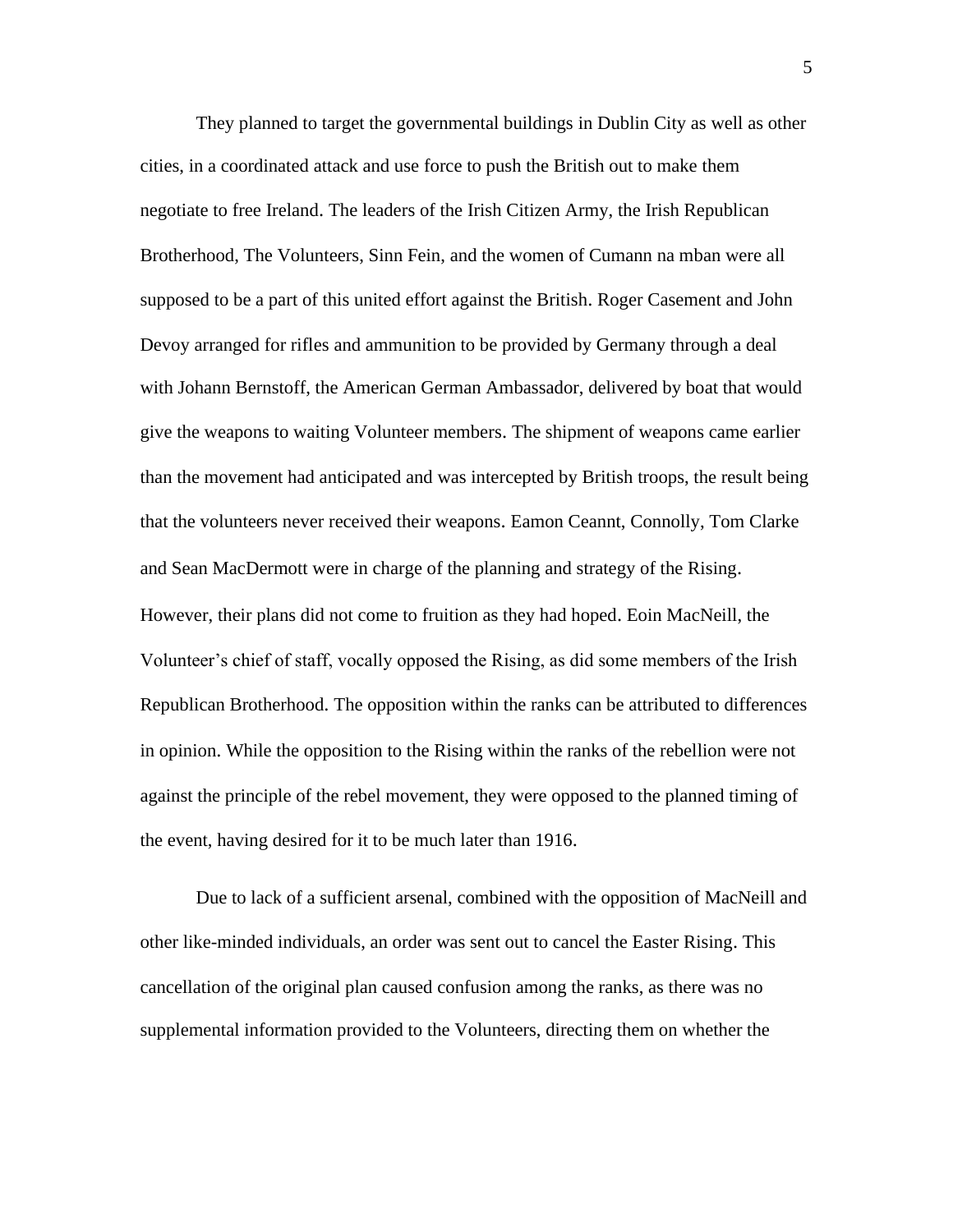Rising was postponed or cancelled indefinitely. Because of a lack of communication, the nationalists were scattered and unsure of the timing of their plan.

This led to a series of unfortunate events for the nationalists. During the week of Easter 1916, the nationalists made multiple, small attempts to take British buildings, but because of the aforementioned lack of communication, they were left without the support that they had anticipated. Many of the original Volunteers and rebels did not take part in the Easter Rising because they were not given direct orders on the new strategy, so there were less people to secure the buildings and not enough firearms to make them an extreme threat to British soldiers. Thus, many of the people participating were arrested by the British, jailed, transported to trial, or unfortunately for a select few, executed for their crimes of treason against England.

The social groups are best understood by their contributions played within the planning and execution of the Rising. The women of Cumann na mban were charged with the majority of the espionage aspects of the Rising. As an all-female group they were given less responsibility in the battle itself, but were tasked with carrying letters and guns, oftentimes hidden in their skirts as they traveled. Sinn Fein was more intrinsically tied to politics, they were a political party as well as a rebel group and they worked more fiercely on the legal front, pursuing changes to legislature. The Volunteers and other groups had larger parts in the Rising as soldiers, these were the people tasked with going out and taking hold of buildings, defending them from British soldiers, and causing enough disruption to force British government to begin negotiations. The next step in the process of examining the public opinion aspect of the Rising is to look at the ways that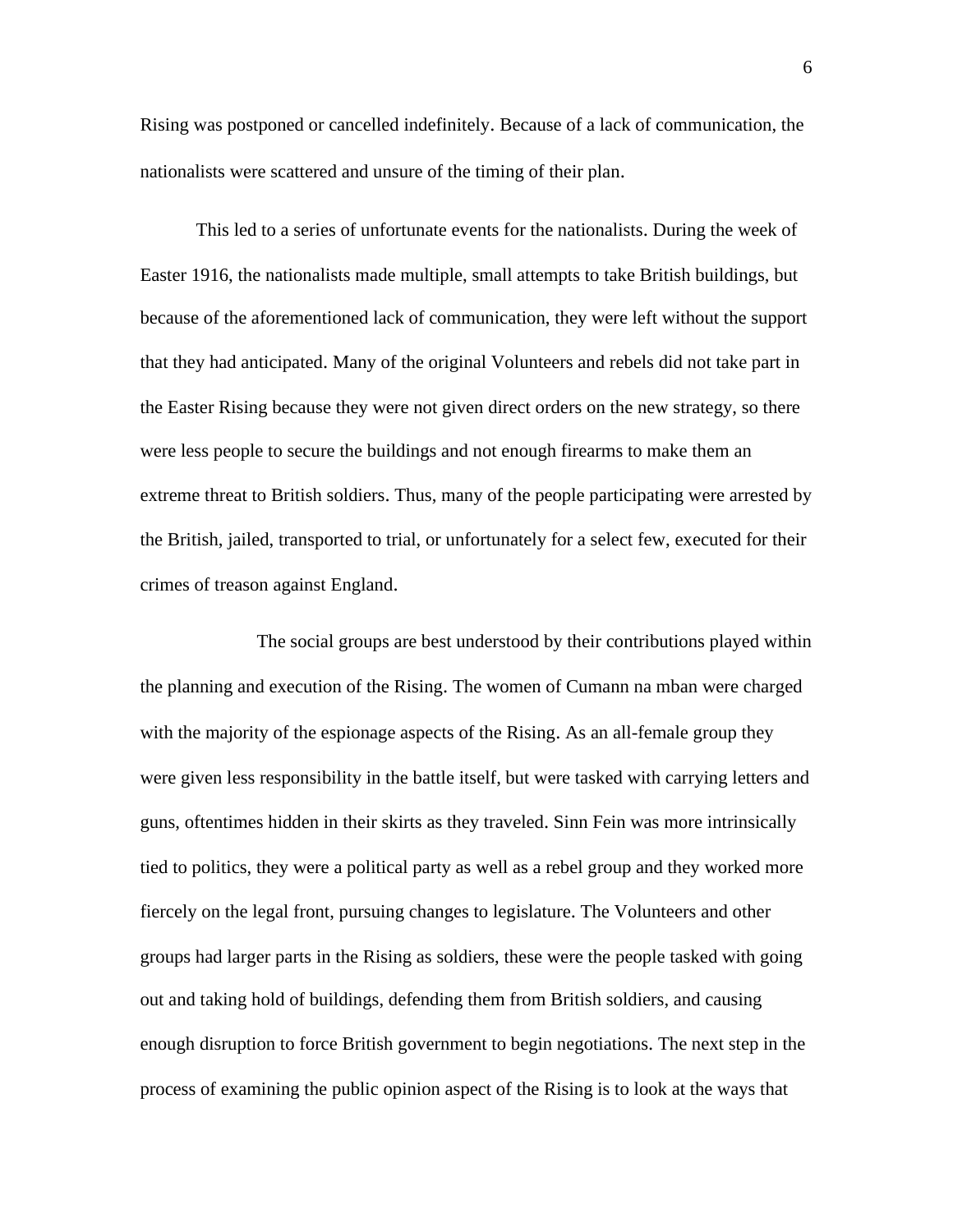membership fluctuated after many of the most influential leaders of the Rising were executed. Through military documents and interviews with members of the IRA and other participating groups it is concluded that after groups like the Volunteers began to disband, the members did not simply stop their participation in creating a new government for Ireland. Instead, they began to merge with the IRA, causing the rising numbers of IRA members between 1916 and 1918.

Much of the research in the field of the Easter Rising is dedicated to the understanding of the roles of social groups necessary to the organization of the Rising, however, it is also necessary to look at the individuals within the ranks of these groups. I argue in this paper that the diverse constituents represented by these groups were reflective of the broader society. These members, and their loved ones became central to the change in public opinion concerning Irish Independence when those in their groups, architects and leaders of the Rising were punished. The questions that can be asked in this process is; how did the Easter Rising impact everyday life for these citizens/ how did they react? By looking at personal correspondence between prisoners arrested for their acts during the Rising and their families, as well as letters between acquaintances, one is able to view what the society may have looked and felt like to the everyday people of Ireland. Before 1916, much of the public, while restricted by British policy, was unprepared to begin a revolution.

Much of the correspondence considered is openly hostile towards the rebellion movement in the month following the Rising. It was so hostile that Kate English wrote her son Patrick while he was in prison to inform him that they were forced to move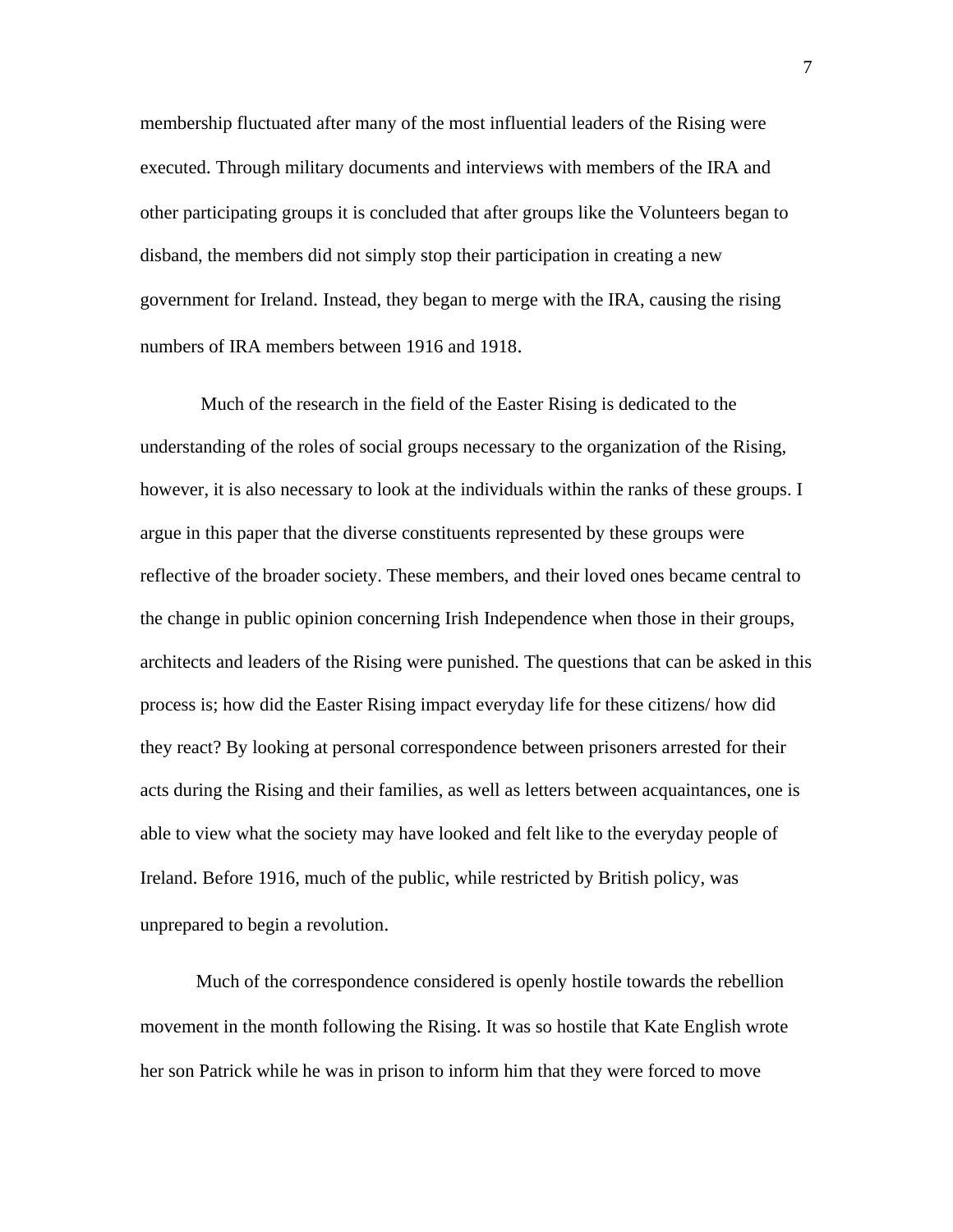because of his involvement. She wrote that they would not be home when he got out of prison, and gave him information on where to look for them once he was free. A letter to Gertrude Bannister expressed regret as it informed her not to come back to work because she was a cousin to Casement and the school wished to cut all ties with supporters of the Rising. These letters describe an open hostile environment for rebellion, deeming it as a dishonorable and detrimental movement that was a disruption and inconvenience to the lives of the people in and around Dublin. Some men who were fighting for the British in World War I, like Gerald O'Driscoll were verbally berating the act of rebellion and spent their letters belittling the rebels for placing Ireland in what they considered to be a shameful light to the British.

"…But I will not waste time in dogmatizing on such madness; we and our fellow countrymen at the front felt it all the more keenly. It would seem as if the temple of glory built by our brave Irish regiments, had been pulled down by their own kindred"7.

The tone taken in these letters is one of anger and disappointment. The men pushed back against the notion that the rebels had justification for their actions. They instead viewed the Rising as an event that would paint the Irish people in a disgraceful or dishonorable light and that this would reflect on the military men who fought in World War I. It is only later that the tides of public opinion begin to change in a noticeable way, and it starts out very subtly.

At first much of the correspondence between the families and prisoners had to do with family matters of economic nature, but some letters also included descriptions of the disruption in Dublin. Letter writers talked about the destruction of

<sup>&</sup>lt;sup>7</sup> Letter from Gerald O'Driscoll to his father Denis, 24 May 1916; <http://letters1916.maynoothuniversity.ie/item/5916>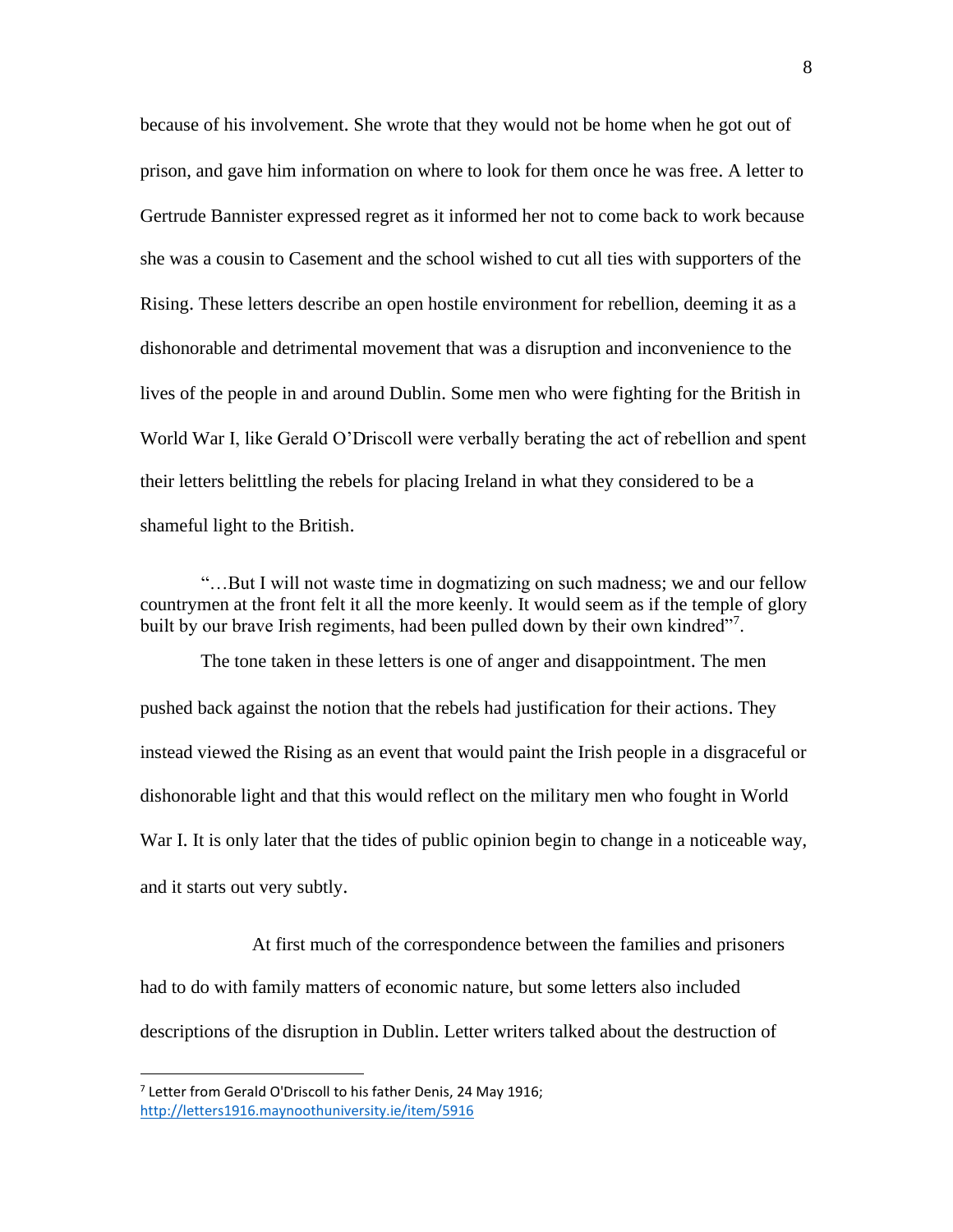buildings, of fires that have raged in the city. They mentioned the checkpoints they have to go through to get home, the snipers in the streets and the men with rifles at the corners of the streets. In the weeks following the Rising the people are complaining and blaming the rebels for the disruption to their lives.

Wesley Hanna kept a detailed account of the events following the Rising, expecting that the Rising would be an important event in Irish history. His account paints the Rising in a negative light. He incorrectly labeled it as an "S.F. Rebellion" or a Sinn Fein rebellion, as they were one of the most vocal, politically motivated groups with the goal of Home Rule. He calls the rebels "poor deluded fools" and a number of other derogatory terms in his account. He also takes note of the increasingly strict protocols being forced in the public. He mentions being stopped multiple times on his way home, of how he had to pass by snipers located at corners and rooftops. He also mentions an increased presence of military in the area. Hanna creates an image of a burning city and rubble standing in the wake of the rebels capture.

"On top of the shooting, looting had started and Sackville Street was badly handled Nobletts, Manfields and Lawrences had been completely cleared out and Lawrences was burning fiercely. It was eventually burned to the ground". <sup>8</sup>

Hanna's account of the Rising is extremely telling of what the public was experiencing in the moments just after the Rising. There was confusion; he was incorrectly believing that the Rising was an act of Sinn Fein. He also wrote of how he heard that Roger Casement had been shot and executed, when in fact he was not executed until August and it was a death by hanging. There was also fear; he describes walking a

<sup>&</sup>lt;sup>8</sup> Letter from Wesley Hanna to his family, 2 July 1916; <http://letters1916.maynoothuniversity.ie/item/5940>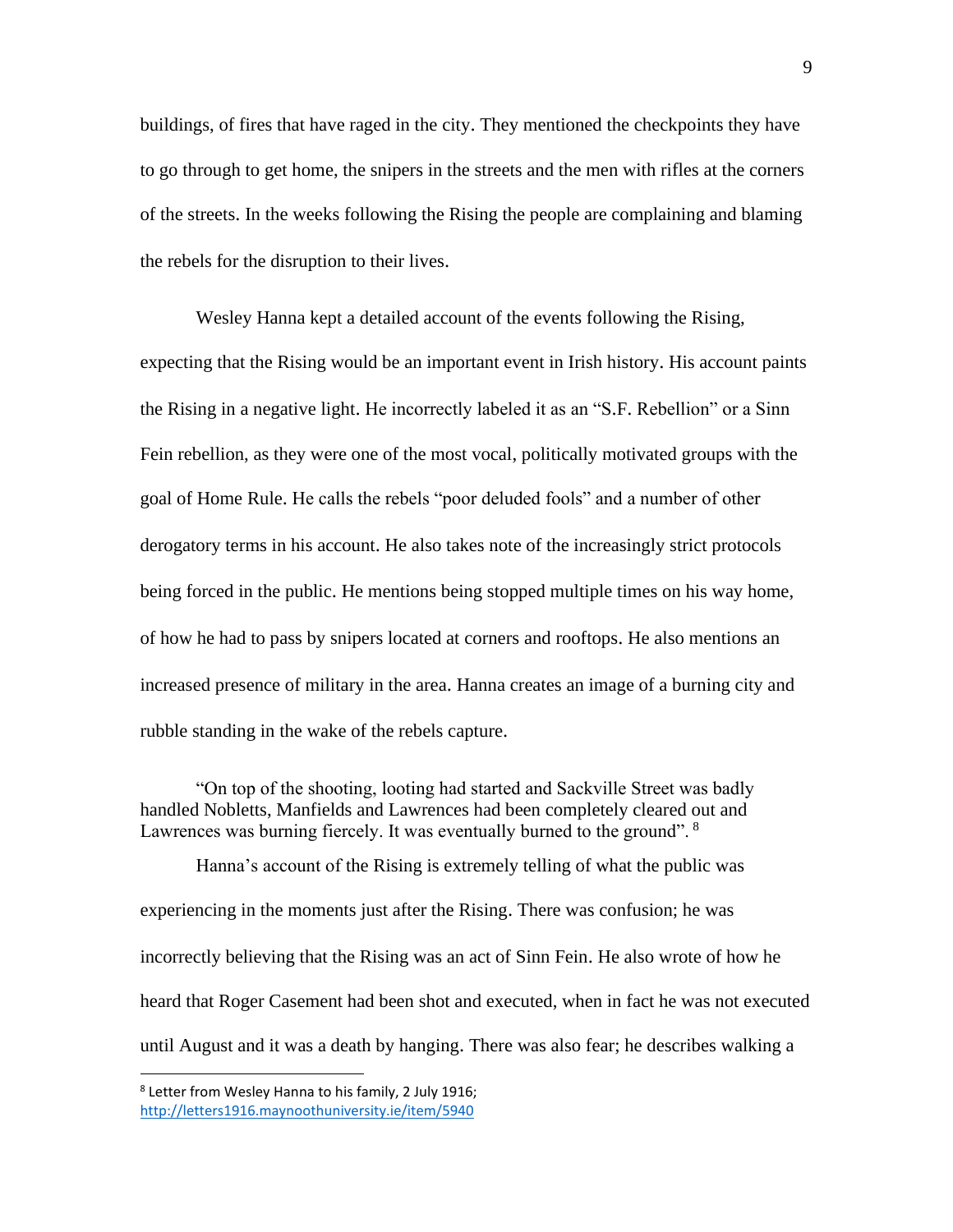female friend home because she was nervous with all of the check points and men roaming the streets with firearms.

Part of what makes this topic so interesting and complex is that the immediate reaction to the Rising, is not what most people remember. In Higgins book, *Transforming*  1916; Meaning, Memory, and the Fiftieth Anniversary of the Easter Rising she highlights the collective memory looking back on the Easter Rising<sup>9</sup>. When people in the twenty first century look back on the Rising and the Irish War for Independence, they often feel a sense of nationalism, of pride and a celebration of freedoms. This, however, is not necessarily the case in the days following the Easter Rising. The lasting memory and the realistic reactions form a sort of duality. On one side it is a nationalistic event paving the way for the War for Independence, and in many cases it is still celebrated today. On the other hand people immediately following the Rising were angry and confused. They were not supporting a revolutionary movement and the common citizen often wished to remain neutral and isolated from the violence or implication of involvement.

It is only as the weeks pass into June and July that the people of Dublin and the surrounding areas begin to consider that some of this, namely the snipers and checkpoints are due to the British. They mention the unfairness of some people retuning home while their relatives remain in captivity, unable to return home or to visit with their family for more than 15 minutes twice a month. There were restrictions on news and letters, "Eoghan O'Brien is in Stafford and his brother Peadar is in Knutsford. Their mother died

<sup>9</sup> Higgins, Roisín*, Transforming 1916; Meaning, Memory, and the Fiftieth Anniversary of the Easter Rising*. Cork, Cork University Press, 2012.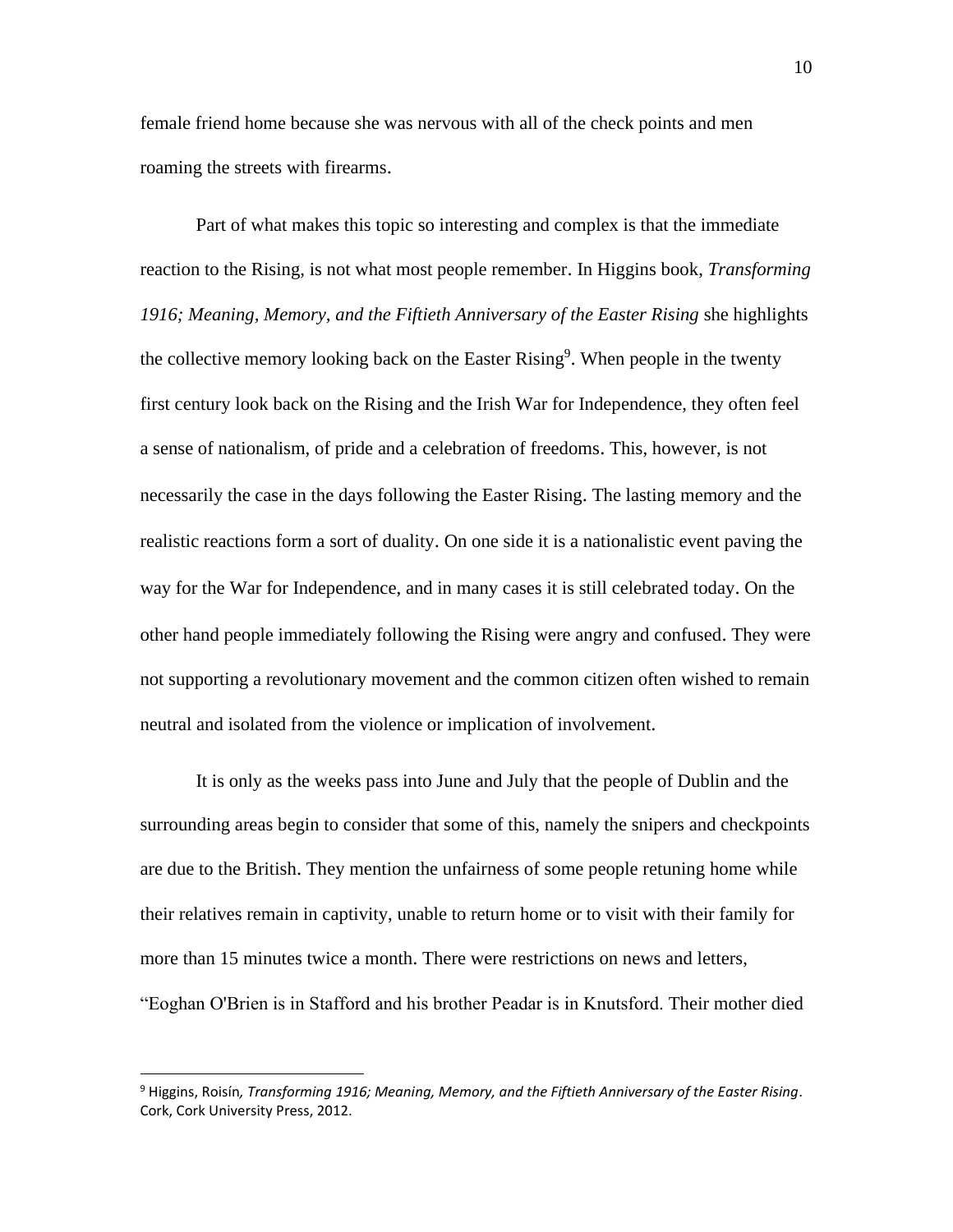last week (RIP) and they never knew a word about it"  $10$ . Family and the connections between individuals in a community is where the change of public opinion began to shift.

Often rebellion is thought of as an underground movement that is distinctly separate from the whole of a society, but that is not the case in Ireland. The people who were involved were members of their community. The people in the city knew them, they had ties to family and friends. The rebellion was formed of people that were known and in many cases, respected by their community before the Rising. The reason that public opinion began to be swayed has to do with the nature of life in Ireland. The connections that people created before the Rising lead into the change of public opinion, when rebels were jailed or on trial, they were not unknown to the people of the city.

There was a greater outcry by the public when Roger Casement, one of the most influential leaders in the Irish rebellion, is sentenced to be executed. When news of his impending death reaches the public, the correspondence reflect a sense of sorrow, and letters from Casement's wife and supporters make their way to British Parliament. Jane Unwin writes to Herbert Henry Asquith, the Liberal Prime Minister of Britain:

"Now, after these many years, I bring myself to your remembrance to entreat you to use your great influence to obtain at this eleventh hour the reprieve of Roger Casement - will it not be an evil beginning for the new regime in Ireland If it should start under the shadow of his scaffold? His death will in no way help forward the Irish Cause, an act of clemency in sparing his life may  $-$ <sup>"11</sup>

But Asquith responds to her letter:

<sup>&</sup>lt;sup>10</sup> Letter from Gus to Eamonn O'Modhráin, 13 June 1916; <http://letters1916.maynoothuniversity.ie/item/5946>

 $11$  Letter from Jane Cobden Unwin to Herbert Henry Asquith, 2 August 1916; <http://letters1916.maynoothuniversity.ie/item/5482>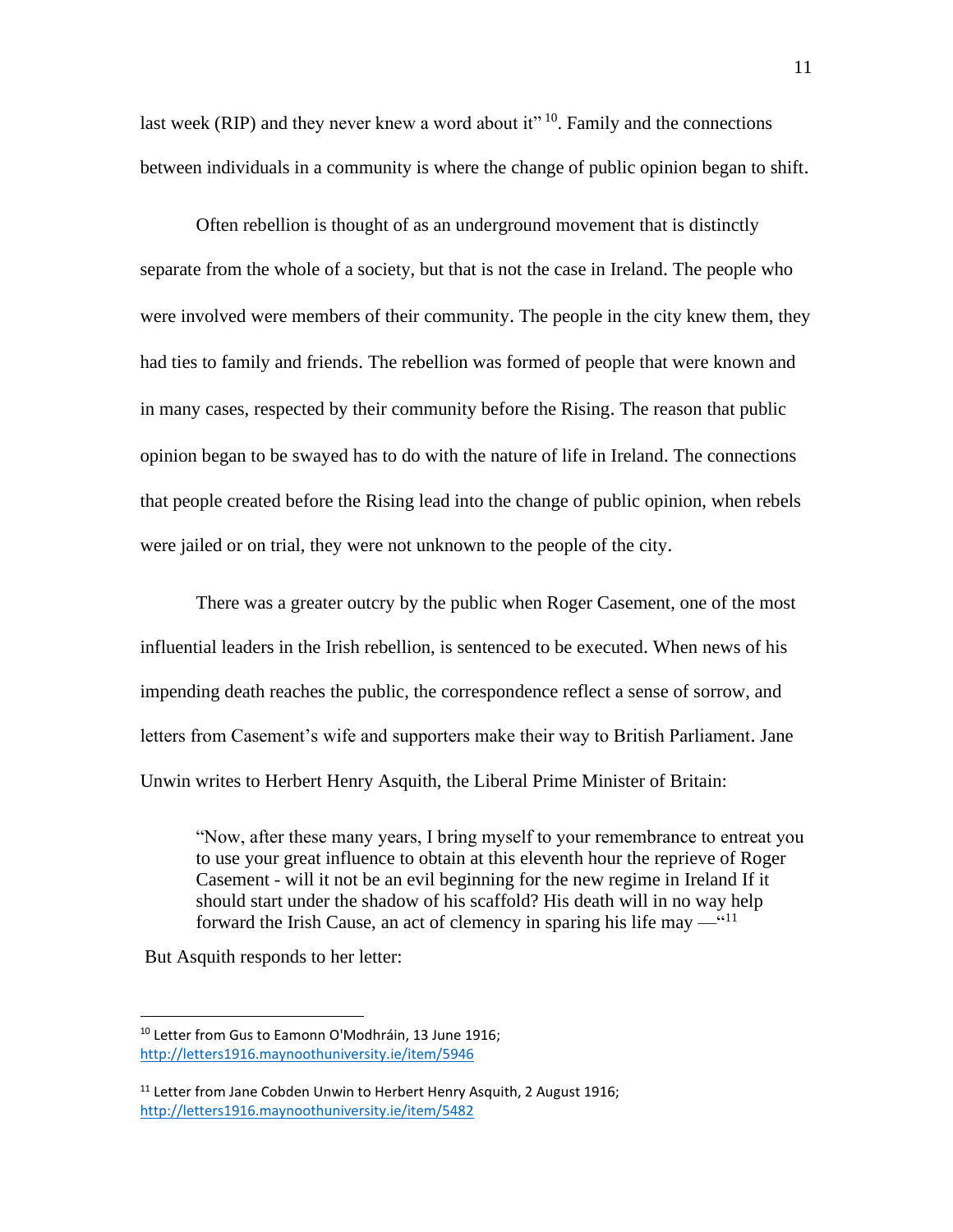"Dear Madam, It is with sincere pain (& only in compliance with your request) that I inform you that, after my full consideration, the Cabinet today came to the conclusion that there were no sufficient grounds for a reprieve. I need not assure you that I wish it had been possible for them to arrive at a different decision."<sup>12</sup> In response to the Easter Rising, the British government would execute 17 men, all of

whom were leaders who took part in the planning and execution of the Easter Rising.

The execution orders that had the Rising's leaders either hanged or placed before a firing squad transformed this small and dysfunctional event of Easter 1916 and made it into an event that would resonate with the Irish people in every aspect of their society Before their execution, the arrests of the participants were met with disregard, in some cases even understanding and a sense of justice. However, as the order came down and the men were put to death for their involvement, it transformed them from simple rebels into martyrs. .H.G. McAllister said in a letter to John F. Sweetman "As to execution of 'Roger Casement', if carried out will create disaffection and bitterness in the minds of our Irish People, it would be prudent of our statesmen to pardon him".<sup>13</sup> It is at this point that the letters begin to morph from a view centered on the faults and misgivings of the rebellion, to support and acceptance. Letters are now being written describing condolences, well wishes, and memories of the deceased. A letter to Nancy O'Rahilly<sup>14</sup> expresses gratitude to her husband's sacrifice and tells her that her sons should be proud of who their father was. Another letter describes the moment they heard the news of

<sup>12</sup> Letter from Herbert Henry Asquith, 2 August 1916;<http://letters1916.maynoothuniversity.ie/item/5481>

<sup>&</sup>lt;sup>13</sup> Letter from H.G. McAllister, 27 July 1916[; http://letters1916.maynoothuniversity.ie/item/337](http://letters1916.maynoothuniversity.ie/item/337)

<sup>&</sup>lt;sup>14</sup> Letter to Nancy O'Rahilly, 18 May 1916.[;http://letters1916.maynoothuniversity.ie/item/5886](http://letters1916.maynoothuniversity.ie/item/5886)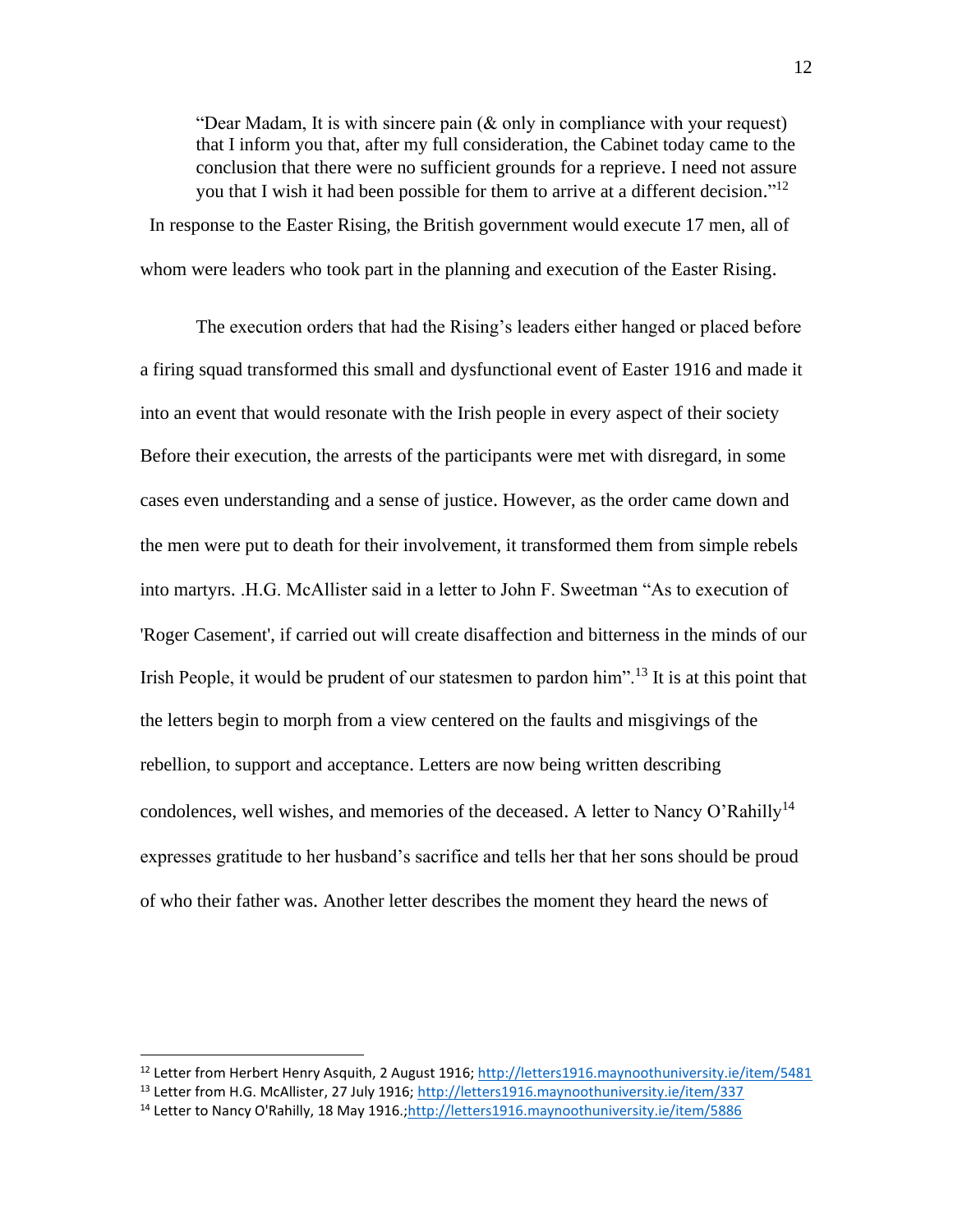Casement's death and the way that the cries of sorrow overpowered the sounds of triumph in  $London<sup>15</sup>$ .

After the executions and with the death of loved ones still fresh, tides of public opinion swayed against British rule. More people are expressing emotions of regret and even a swell of nationalism. Letters are referring to the rebels as "patriots", and more correspondence is regarding condolences for the dead. Maud Gonne MacBride wrote to Hanna Sheehy Skeffington,

"How can I tell you how much I think of you, Feel with you in your terrible loss —I am over whelmed with grief at the whole ghastly tragedy. This year I have lost almost all my Dearest friends& Comrades…I know that this sacrifice will not be in vain for Ireland but for we who remain the loss is very bitter. Even amid the black horror of military impiety in Dublin the murder of your husband stands out with such tragic distinction that it must bring justice and his brave Spirit will rejoice that his death serves the Cause".<sup>16</sup>

A letter from Isabella Harvey and Anne Harvey Shackleton said

"Pray we ask you to accept the deep sympathy which we feel for you in the irreparable loss which has befallen you, -- and Ireland. We are unspeakably shocked and grieved, and most indignant at this last lawless and aimless tragedy"<sup>17</sup>

A letter to Nancy O'Rahilly from Julia Evans stated

"I trust you will excuse the liberty I take of writing to you in your bereavement I am sincerely sorry for your loss His geniality won for him the affection and respect of all who came in touch with him may he R. I. P.my Husband thank God was released on 26th of May. He got home here on Saturday morning in a deplorable condition."<sup>18</sup>

Many people were corresponding expressing their condolences, and using strong wording

to demonstrate their sorrow and anger at the recent events and loss of Irish life. In other

cultural aspects people were also writing and demonstrating their frustration with British

<sup>&</sup>lt;sup>15</sup> Letter from Fr. E.F. Murnane to Sidney Parry, 30 September 1916; <http://letters1916.maynoothuniversity.ie/item/5453>

<sup>&</sup>lt;sup>16</sup> Letter from Maud Gonne MacBride, 30 April 1916[; http://letters1916.maynoothuniversity.ie/item/3776](http://letters1916.maynoothuniversity.ie/item/3776) <sup>17</sup> Letter from Isabella Harvey and Anne Harvey Shackleton, 11 May 1916; <http://letters1916.maynoothuniversity.ie/item/3682>

<sup>&</sup>lt;sup>18</sup> Letter from Julia Evans, 31 May 1916;<http://letters1916.maynoothuniversity.ie/item/1527>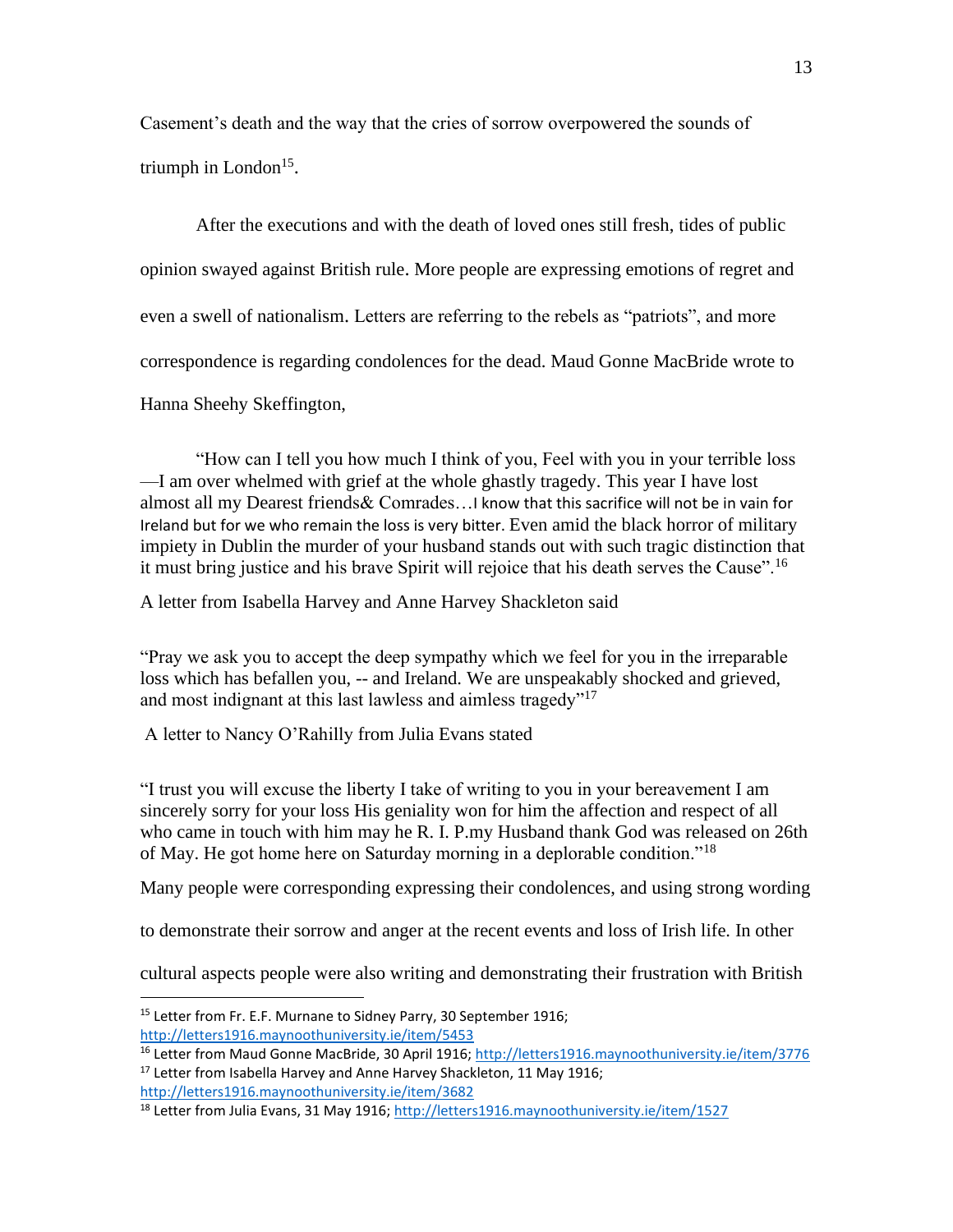governance. Trinity College petitioned against the housing of soldiers on their campus as a financial burden. Sinn Fein gained more public backing and began making waves in the political sphere. People were writing to complain about soldiers and new policies.

The public began to take on a revolution and began to give more support to the groups which had at first been a controversial topic in their society. Newspapers were now changing their stories and titles. Before they had been about the rebels and justice, but around July and into August the headlines were changing to support. There were fliers, songs, poems, and articles about the rebels and their goals. It propelled the issues the Rising was trying to take on further into the public eye. There were even articles in American newspapers that were defending the rebellion, calling for mercy and the release of prisoners<sup>19</sup>. One Irish flier stated

"Your prayers are earnestly requested for the repose of the souls of the following Irishmen who were executed by military law, May, 1916….Also for the repose of the souls of the following men who were KILLED WHILST FIGHTING FOR IRELAND during Easter Week, 1916."<sup>20</sup>

There were charity balls and bazaars in New York City, NY being held to raise money for widows and family, to gather money for bails and other expenses for the rebels. A letter from John O'Leary expressed

"We respectfully beg to call your attention to the IRISH RELIEF FUND BAZAAR, which is to be held at Madison Square Garden, New York City, October 14th to 22nd. The entire proceeds of that Bazaar, without the deduction of a single dollar for expenses, will be devoted to the immediate relief of the destitute dependents of the men executed,

<sup>19</sup> ["Irish Rebellion Broken; Leaders Are Seized; Capital](http://chroniclingamerica.loc.gov/lccn/sn87093407/1916-05-01/ed-1/seq-1/#date1=1916&sort=date&rows=20&words=IRISH+REBELLION&searchType=basic&sequence=0&index=2&state=&date2=1916&proxtext=irish+rebellion&y=0&x=0&dateFilterType=yearRange&page=4) City of Dublin in Ruins; Rations Issued," *Seattle Star* (Seattle, WA), May 1, 1916, Page 1, Image 1, col. 1.

<sup>20</sup> Irish National Aid and Volunteer Dependents' Fund. *"Flier Listing Those Who Died during the Easter Rising, 1916*." 1916. MS, Ceannt and O'Brennan Papers, 1851-1953, National Library of Ireland Catalogue, Dublin. May 08, 2014. Accessed December 06, 2018.<http://catalogue.nli.ie/Record/vtls000608957>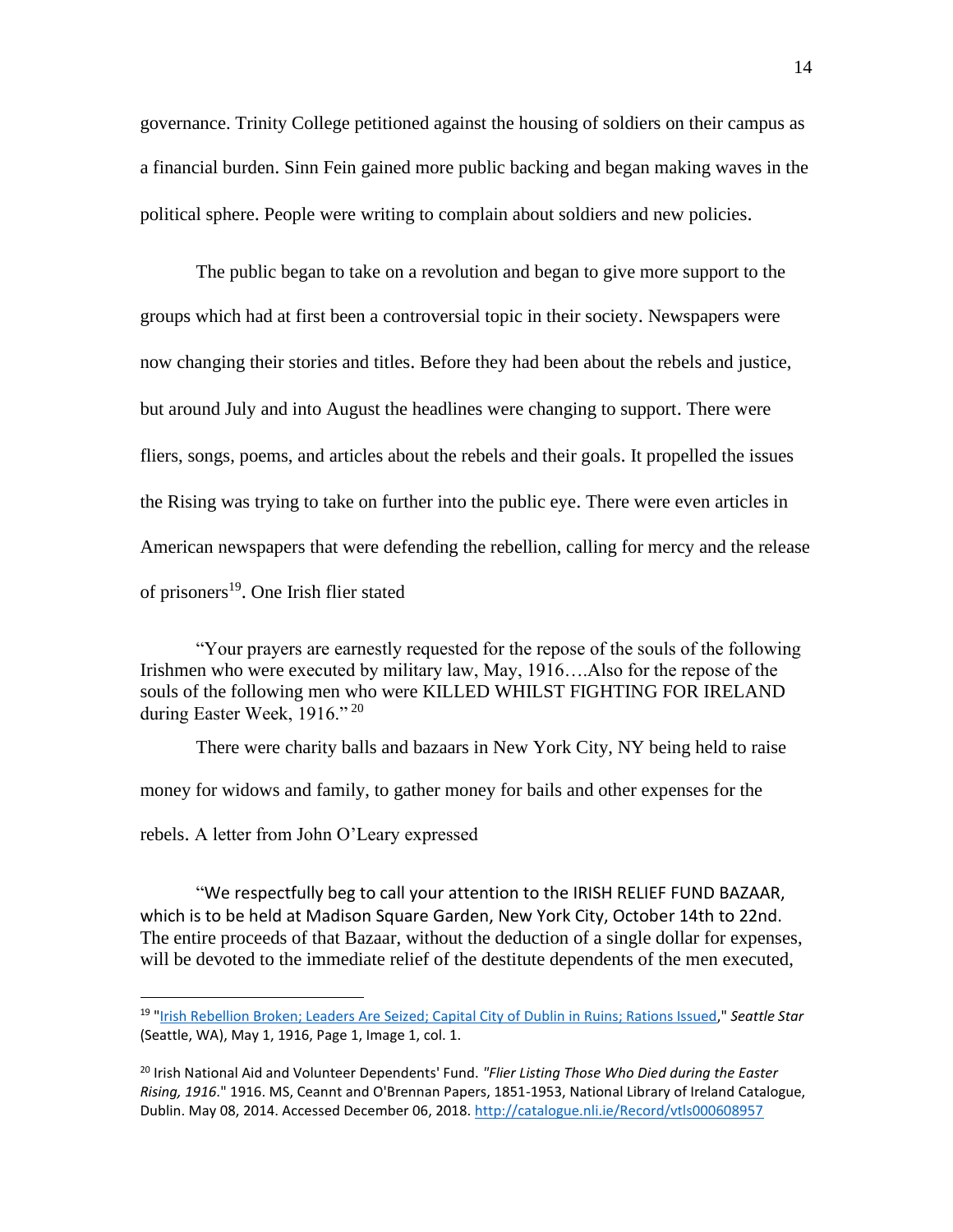imprisoned or deported since the Easter week rebellion of the Irish people. The necessity of such relief appears clearly from the excerpts from the report of John J. Murphy, Commissioner of the American Relief Committee, who has just returned from Ireland, and which we beg to enclose. We feel that the American people, who have never yet turned a deaf ear to an appeal in behalf of the unfortunate, will not fail to heed this urgent call. May we, therefore, ask you to aid this Bazaar by a contribution, as you prefer, in money or goods, which can be disposed of at the Bazaar."<sup>21</sup>

The goal was to raise funds and awareness in America for the aid of families facing difficulties due to the Rising. The media was reaching for change to the society as a whole. Every citizen did not change their views, but a growing number of people were beginning to support the push against Britain.

It can be noted that members of the IRA were well known in their communities as being a part of the organization. During the early twentieth century, it was a common opinion in Ireland that the only way to end British rule over Ireland was to use violence and force, as their political might was minimal and all previous attempts at Home Rule were thwarted or ignored. During the early twentieth century in Ireland, as the movements of the IRA garnered more support amongst the Irish society, their status was not considered terroristic in nature by the majority of Irish people. In many cases, the Irish Republican Army acted as a peace keeper within cities. For Catholic people, the IRA was the force that they would turn to for domestic violence or misdemeanors and minor crimes, as the police force, due to their Protestantism and British loyalism, was seen to be other and less reliable. It was only later in the twentieth century in which their role transformed from protector to aggressor in many cases<sup>22</sup>.

<sup>&</sup>lt;sup>21</sup> Letter from John O'Leary, 03 October 1916; <http://letters1916.maynoothuniversity.ie/item/5928>  $^{22}$  Hart, Peter. "The Social Structure of the Irish Republican Army, 1916-1923." The Historical Journal 42, no. 1 (1999): 207-31.<http://www.jstor.org/stable/3020901> .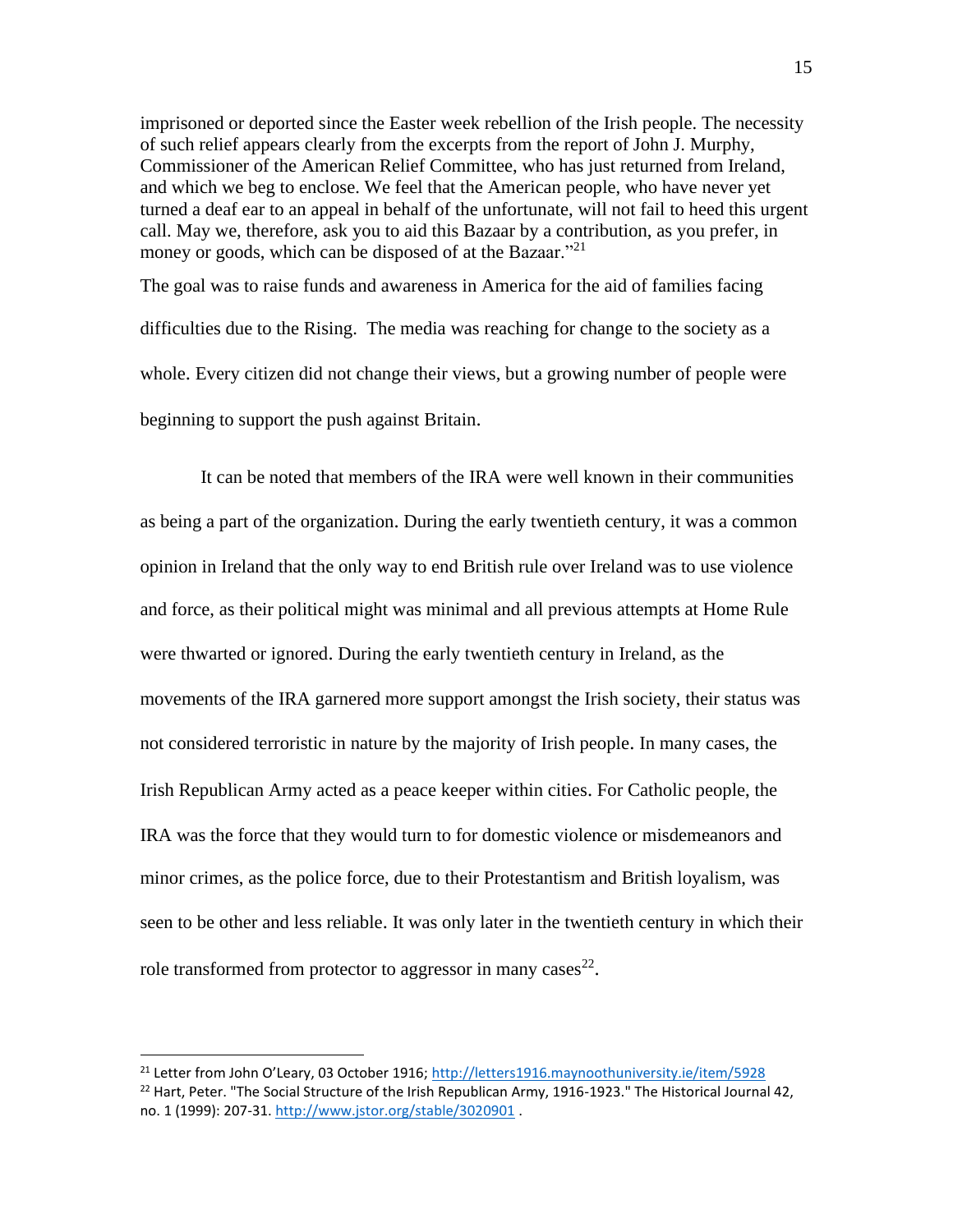Public opinion was the most important factor in the aftermath of the Easter Rising. As people began to process and understand the stance of the rebellion groups, the movement for Independence grew exponentially<sup>23</sup>. Through correspondence, media archives, and military records it is shown that as public support for Independence grew, so did the numbers of people joining social rebellion groups, driving their cause and morphing this from an isolated incident into a mass movement.

The Easter Rising, in many ways, was a remarkable failure. Its objective to capture and hold British government buildings in Dublin and other major cities was unsuccessful. The other objective, forcing the British to negotiate with the Volunteer movement, was also a failure. The Volunteers were unable to hold the buildings long enough to negotiate for an independent republic in Ireland. The Volunteers also took major losses to their ranks as their leaders were executed for their involvement $^{24}$ . While none of the goals or objectives of the Easter Rising were successful in the traditional sense, they did accomplish a great deal for the rebel movement in Ireland. With the executed acting as martyrs for their vision of a freed Ireland, and with the movement gaining popularity and spotlight because of the following arrests, this disaster furthered the main goals of the movement as a whole. It led to changing strategies, a more guerilla warfare type of battle against the British, it also put forth more ideas and demands for the legislature. Sinn Fein became more intertwined with the political sphere and fighting

<sup>&</sup>lt;sup>23</sup> DHÁIBHÉID, Caoimhe Nic. "The Irish National Aid Association and the Radicalization of Public Opinion in Ireland, 1916—1918." The Historical Journal 55, no. 3 (2012): 705-29. <http://www.jstor.org/stable/23263270> .

<sup>24</sup> McGarry, Fearghal, *The Rising*; Ireland: Easter 1916. New York, Oxford University Press Inc., 2010.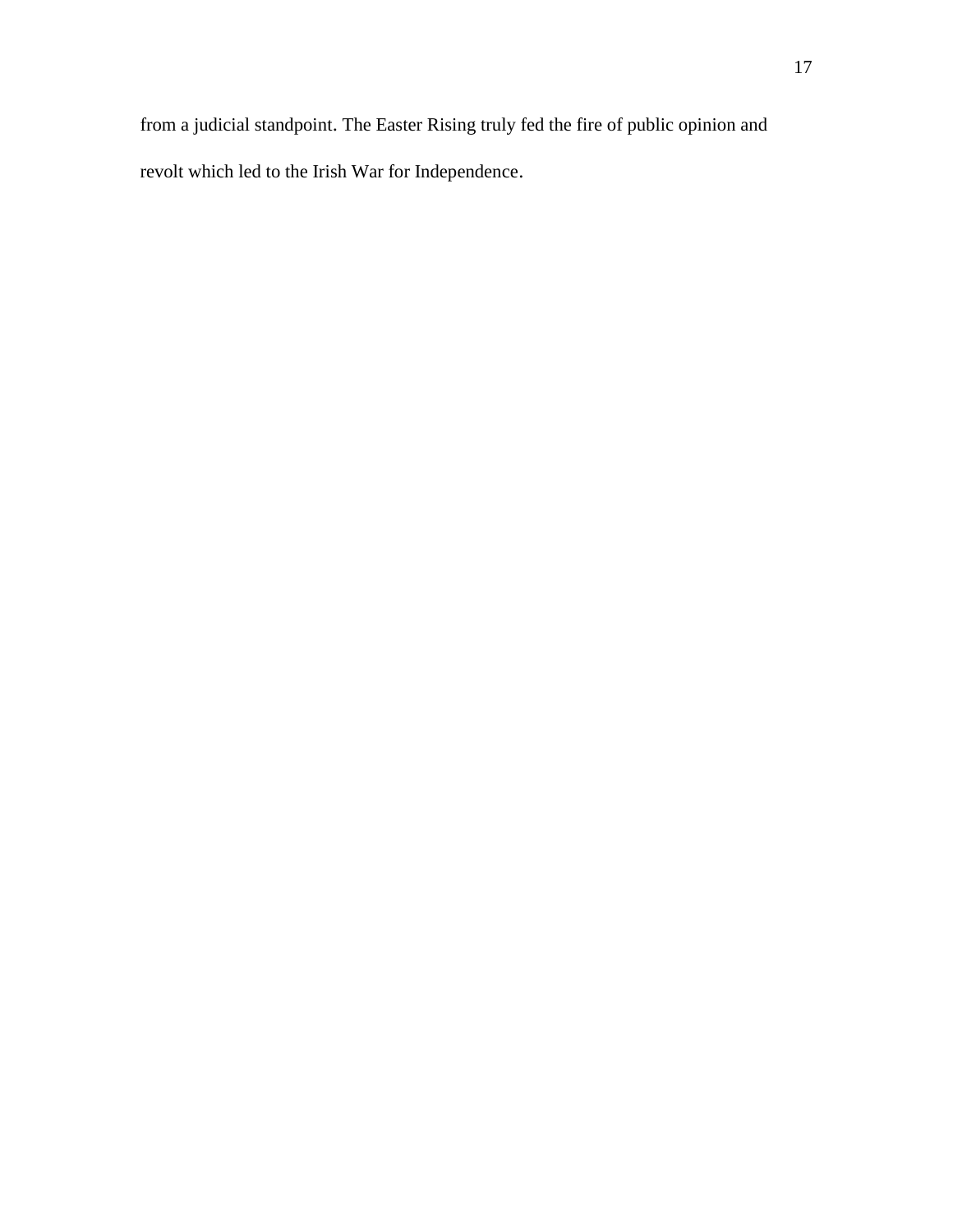Bibliography:

O'Modhrain, Eamonn. *Letter from Eamonn O'Modhrain to Maire Ni Modhrain, 12 July 1916 http://letters1916.[maynoothuniversity](http://letters1916.maynoothuniversity.ie/item/5947).ie/item/5947*

Letter from Gus to Eamonn O'Modhráin, 13 June 1916; http://letters1916.[maynoothuniversity](http://letters1916.maynoothuniversity.ie/item/5946).ie/item/5946

Countermanding order from Eoin MacNeill to regional commanders, 22 April 1916; http://letters1916.[maynoothuniversity](http://letters1916.maynoothuniversity.ie/item/5944).ie/ite m/5944

Letter from Wesley Hanna to his family, 2 July 1916; http://letters1916.[maynoothuniversity](http://letters1916.maynoothuniversity.ie/item/5940).ie/item/5940

Letter from Nellie May Preston to Albert G. Woodman, 4 May 1916; http://letters1916.[maynoothuniversity](http://letters1916.maynoothuniversity.ie/item/5939).ie/item/5939

Letter from Kate English to Patrick English in prison, c. June/July 1916; http://letters1916.[maynoothuniversity](http://letters1916.maynoothuniversity.ie/item/5933).ie/item/5933

Letter from Gerald O'Driscoll to his father Denis, 24 May 1916; http://letters1916.[maynoothuniversity](http://letters1916.maynoothuniversity.ie/item/5916).ie/item/5916

Pass from Sgt J Byrne for Thomas Delaney, 5 May 1916; http://letters1916.[maynoothuniversity](http://letters1916.maynoothuniversity.ie/item/5914).ie/item/5914

Letter from the Irish Relief Fund Bazaar to Edward Hamilton Daly, 7 October 1916; http://letters1916.[maynoothuniversity](http://letters1916.maynoothuniversity.ie/item/5927).ie/item/5927

Letter from John J. O'Leary of the Irish Relief Fund Bazaar, 4 October 1916; http://letters1916.[maynoothuniversity](http://letters1916.maynoothuniversity.ie/item/5928).ie/item/5928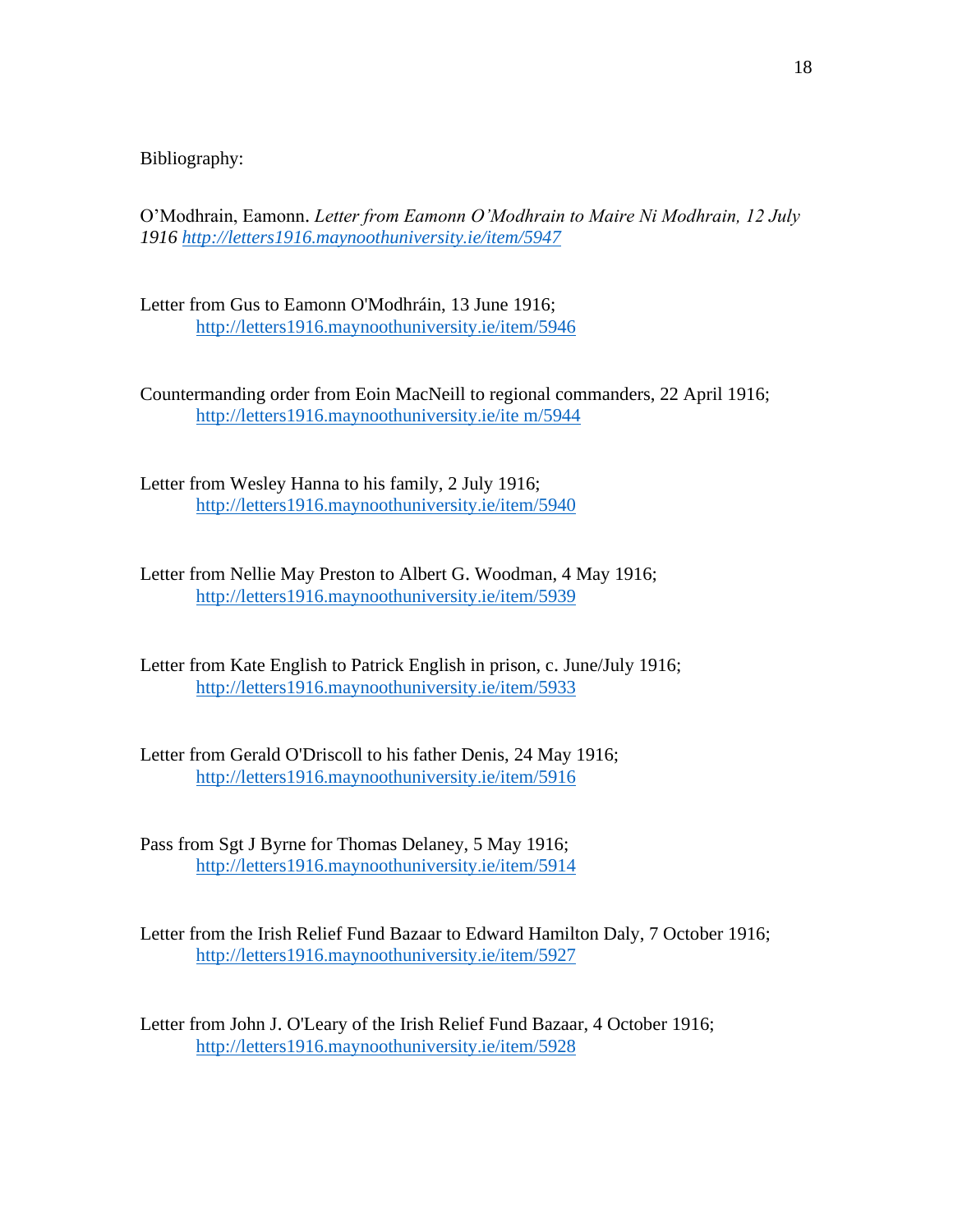Letter to Nancy O'Rahilly, 18 May 1916. http://letters1916.[maynoothuniversity](http://letters1916.maynoothuniversity.ie/item/5886).ie/item/5886

Letter from Jane Cobden Unwin to Herbert Henry Asquith, 2 August 1916; http://letters1916.[maynoothuniversity](http://letters1916.maynoothuniversity.ie/item/5482).ie/item/5482

Letter from Herbert Henry Asquith, 2 August 1916; http://letters1916.[maynoothuniversity](http://letters1916.maynoothuniversity.ie/item/5481).ie/item/5481

Letter from A. Holmes to Gertrude Bannister, 23 July 1916; http://letters1916.[maynoothuniversity](http://letters1916.maynoothuniversity.ie/item/5473).ie/item/5473

Letter from Fr. E.F. Murnane to Sidney Parry, 30 September 1916; http://letters1916.[maynoothuniversity](http://letters1916.maynoothuniversity.ie/item/5453).ie/item/5453

Letter from H.G. McAllister to John F. Sweetman, 27 July 1916; <http://letters1916.maynoothuniversity.ie/item/337>

Letter from Maud Gonne MacBride to Hanna Sheehy Skeffington, 30 April 1916; <http://letters1916.maynoothuniversity.ie/item/3776>

Letter from Isabella Harvey and Anne Harvey Shackleton to Hanna Sheehy Skeffington, 11 May 1916;<http://letters1916.maynoothuniversity.ie/item/3682>

Letter from Julia Evans to Nancy O'Rahilly 31 May 1916; <http://letters1916.maynoothuniversity.ie/item/1527>

Letter from John O'Leary of the Irish Relief Fund Bazaar, 03 October 1916. <http://letters1916.maynoothuniversity.ie/item/5928>

Copy of a letter to William St John Brodrick, 15 June 1916; http://letters1916.[maynoothuniversity](http://letters1916.maynoothuniversity.ie/item/4325).ie/item/4325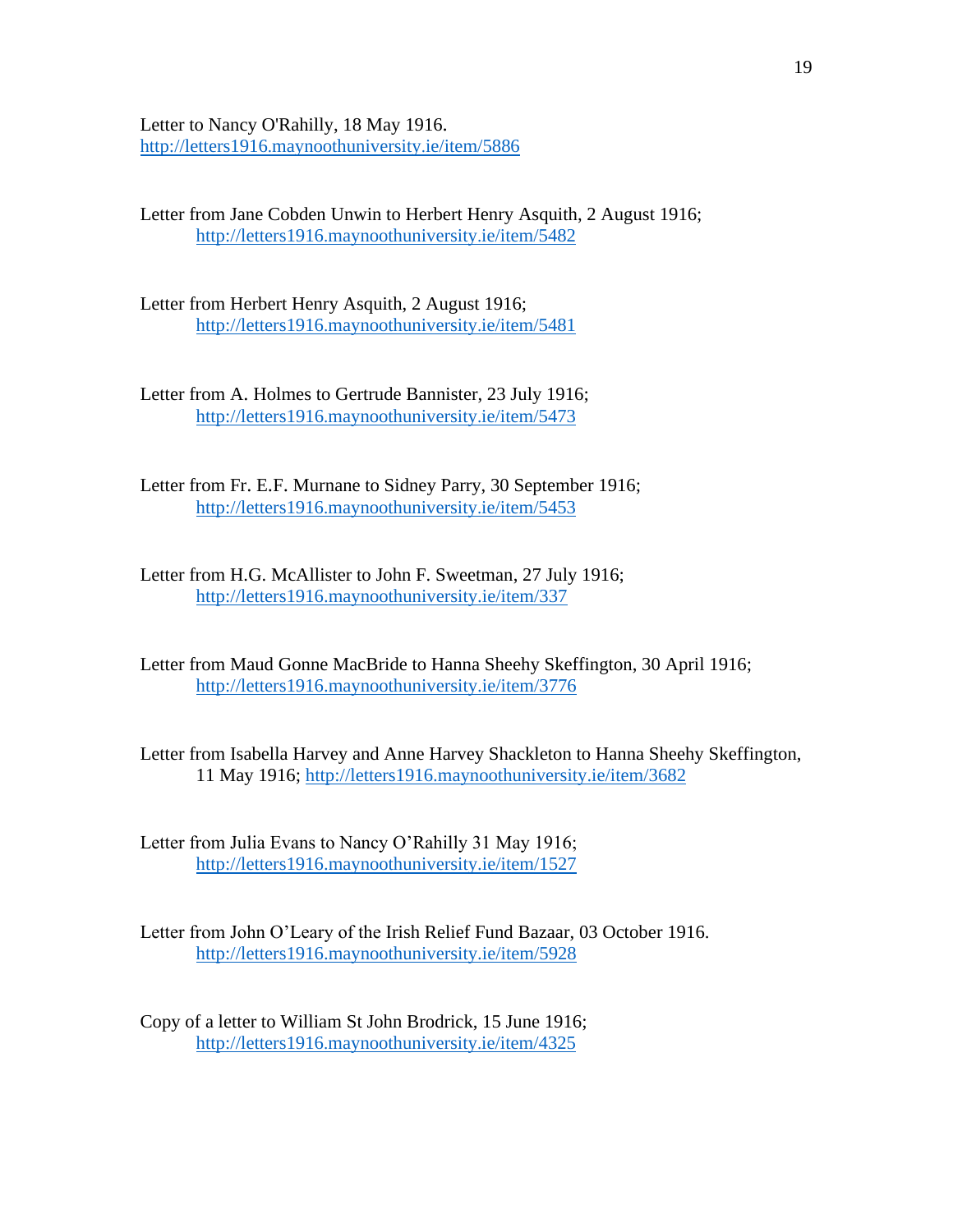Note from Major Francis Fletcher-Vane to Hanna Sheehy Skeffington, 21 May 1916; <http://letters1916.maynoothuniversity.ie/item/3815>

Scrapbook of Reod Joseph O'Toole CC. Pages 59-67

http://www.militaryarchives.[ie/collections/online-collections/bureau-of-military](http://www.militaryarchives.ie/collections/online-collections/bureau-of-military-history-1913-1921/wp-content/uploads/2019/04/Press_Cuttings_opt_01.pdf)[history-1913-1921/wp-content/uploads/2019/04/Press\\_Cuttings\\_opt\\_01](http://www.militaryarchives.ie/collections/online-collections/bureau-of-military-history-1913-1921/wp-content/uploads/2019/04/Press_Cuttings_opt_01.pdf).pdf

["Revolt Spreads to Many Parts of Ireland,](http://chroniclingamerica.loc.gov/lccn/sn84024827/1916-04-28/ed-1/seq-1/#date1=1916&sort=date&date2=1916&words=Irish+Rebellion&searchType=basic&sequence=0&index=19&state=&rows=20&proxtext=irish+rebellion&y=0&x=0&dateFilterType=yearRange&page=)" *Bisbee Daily Review* (Bisbee, AZ), April 28, 1916, Page 1, Image 1, col. 4.

["Revolt Spreads; Ireland under](http://chroniclingamerica.loc.gov/lccn/sn83007465/1916-04-28/ed-1/seq-1/#date1=1916&sort=date&rows=20&words=Irish+rebellion&searchType=basic&sequence=0&index=18&state=&date2=1916&proxtext=irish+rebellion&y=0&x=0&dateFilterType=yearRange&page=2) Martial Law," *Lancaster News* (Lancaster, SC), April 28, 1916, Image 1, Image 1, col. 5-6.

["Century of Irish Uprisings and Failures,](http://chroniclingamerica.loc.gov/lccn/sn83030272/1916-04-30/ed-1/seq-53/#date1=1916&index=6&rows=20&words=Ireland&searchType=basic&sequence=0&state=&date2=1916&proxtext=ireland&y=0&x=0&dateFilterType=yearRange&page=1)" *Sun* (New York, NY), April 30, 1916, SIXTH SECTION SPECIAL FEATURE SUPPLEMENT, Image 53, Page 1, col. 1.

["Irish Rebellion Broken; Leaders Give Up Fight,](http://chroniclingamerica.loc.gov/lccn/sn82014682/1916-05-01/ed-2/seq-9/#date1=1916&sort=date&rows=20&words=IRISH+Irish+rebellion+REBELLION&searchType=basic&sequence=0&index=17&state=&date2=1916&proxtext=irish+rebellion&y=0&x=0&dateFilterType=yearRange&page=3)" *Honolulu Star-Bulletin* (Honolulu, HI), May 1, 1916, 3:30 Edition, SPORTS CLASSIFIED AND SHIPPING SECTION, Page NINE, Image 9, col. 1.

["Irish Rebellion Broken; Leaders Are Seized; Capital](http://chroniclingamerica.loc.gov/lccn/sn87093407/1916-05-01/ed-1/seq-1/#date1=1916&sort=date&rows=20&words=IRISH+REBELLION&searchType=basic&sequence=0&index=2&state=&date2=1916&proxtext=irish+rebellion&y=0&x=0&dateFilterType=yearRange&page=4) City of Dublin in Ruins; Rations [Issued,](http://chroniclingamerica.loc.gov/lccn/sn87093407/1916-05-01/ed-1/seq-1/#date1=1916&sort=date&rows=20&words=IRISH+REBELLION&searchType=basic&sequence=0&index=2&state=&date2=1916&proxtext=irish+rebellion&y=0&x=0&dateFilterType=yearRange&page=4)" *Seattle Star* (Seattle, WA), May 1, 1916, Page 1, Image 1, col. 1.

British Broadcasting Corporation Newspaper Archive on the Easter Rising 1916. https://www.bbc.co.[uk/history/british/easterrising/newspapers/index](https://www.bbc.co.uk/history/british/easterrising/newspapers/index.shtml).shtml

Trinity College Dublin Library Archive [https://digitalcollections](https://digitalcollections.tcd.ie/home/#searchresults).tcd.ie/home/#searchresults

Pictures of before and after the Rising in Dublin,

https://digitalcollections.tcd.[ie/home/#folder\\_id=404&pidtopage=SamuelsBox2pt](https://digitalcollections.tcd.ie/home/#folder_id=404&pidtopage=SamuelsBox2pt13_169&entry_point=11) [13\\_169&entry\\_point=11](https://digitalcollections.tcd.ie/home/#folder_id=404&pidtopage=SamuelsBox2pt13_169&entry_point=11)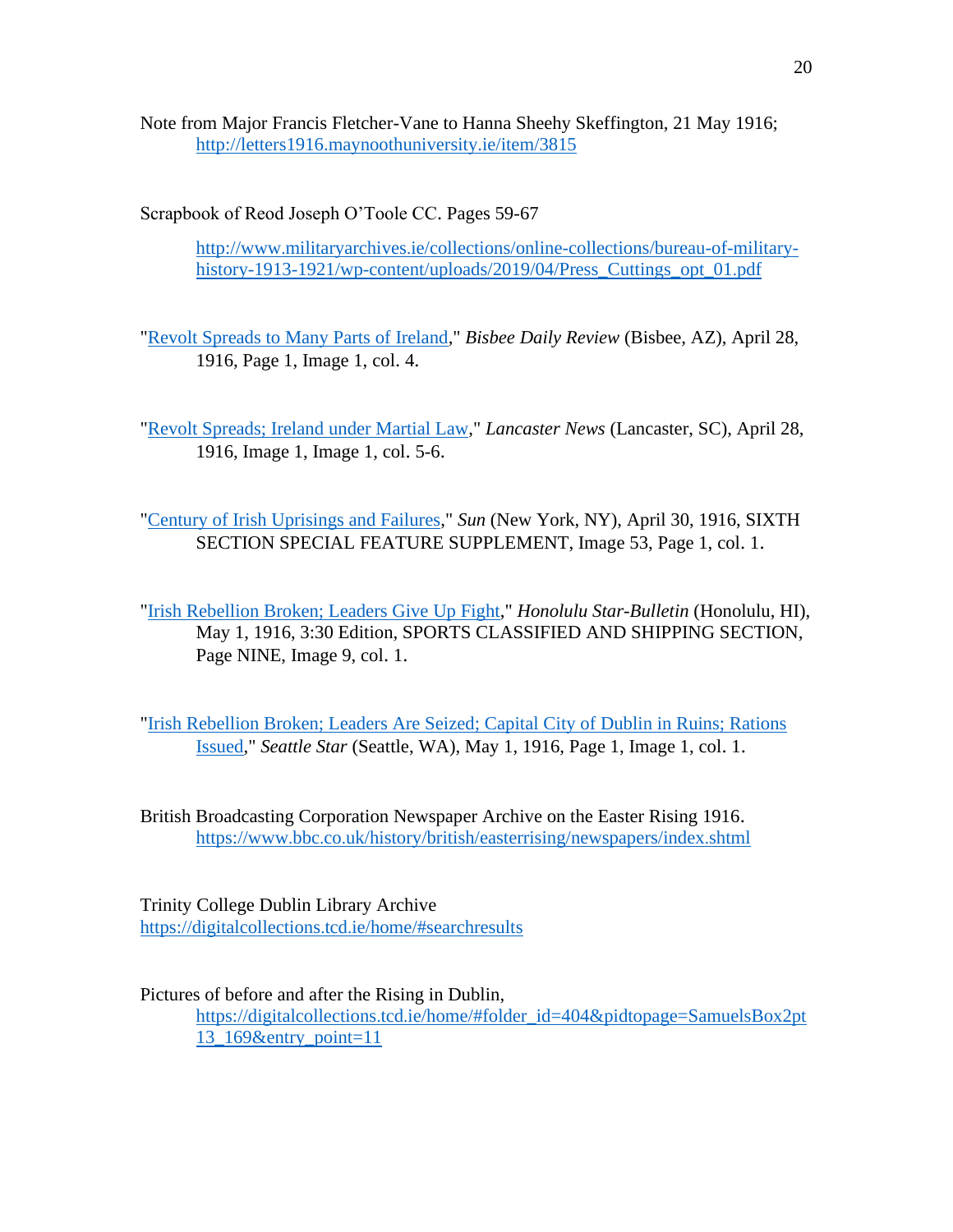Flier supporting Home Rule,

https://digitalcollections.tcd.[ie/home/#folder\\_id=1562&pidtopage=PAPCASE16\\_](https://digitalcollections.tcd.ie/home/#folder_id=1562&pidtopage=PAPCASE16_06&entry_point=1) [06&entry\\_point=1](https://digitalcollections.tcd.ie/home/#folder_id=1562&pidtopage=PAPCASE16_06&entry_point=1),

Poems and songs of Easter Week,

https://digitalcollections.tcd.[ie/home/#folder\\_id=709&pidtopage=SamuelsBox5\\_0](https://digitalcollections.tcd.ie/home/#folder_id=709&pidtopage=SamuelsBox5_0664&entry_point=2) [664&entry\\_point=2](https://digitalcollections.tcd.ie/home/#folder_id=709&pidtopage=SamuelsBox5_0664&entry_point=2)

- McAuliffe, Mary and Gillis, Liz, *Richmond Barracks 1916 We Were There; 77 Women of the Easter Rising.* Dublin, Dublin City Council c/o Dublin City Public Library and Archives, 2016.
- Ceannt, Cosgrave, and McBride. Photograph Showing the Arrest of the Irish Volunteers after the Easter Rising, including Eamonn Ceannt, W.T. Cosgrave and John MacBride. 1916. Scrapbook Containing Correspondence to Éamonn Ceannt, His Wife Áine Ceannt, and Their Son Ronán Ceannt, 1908-1924, National Library of Ireland Catalogue, Dublin.

http://catalogue.nli.[ie/Record/vtls000574903](http://catalogue.nli.ie/Record/vtls000574903) .

- Flood, James P. "Statement by Witness, Document No. W. S. 606: James P. Flood." Bureau of Military History, November 6, 1951. http://www.[bureauofmilitaryhistory](http://www.bureauofmilitaryhistory.ie/reels/bmh/BMH.WS0606.pdf).ie/reels/bmh/BMH.WS0606.pdf .
- Irish National Aid and Volunteer Dependents' Fund. "Flier Listing Those Who Died during the Easter Rising, 1916." 1916. MS, Ceannt and O'Brennan Papers, 1851- 1953, National Library of Ireland Catalogue, Dublin. May 08, 2014. Accessed December 06, 2018. http://catalogue.nli.[ie/Record/vtls000608957](http://catalogue.nli.ie/Record/vtls000608957) .
- Linn, Gael. Two Unidentified Irish Volunteers inside Barricaded GPO during the Easter Rising 1916, Three-quarter Length, Facing Forward. 1916. General Post Office Garrison Photographic Collection, National Library of Ireland Catalogue, Dublin.

http://catalogue.nli.[ie/Record/vtls000637294](http://catalogue.nli.ie/Record/vtls000637294) .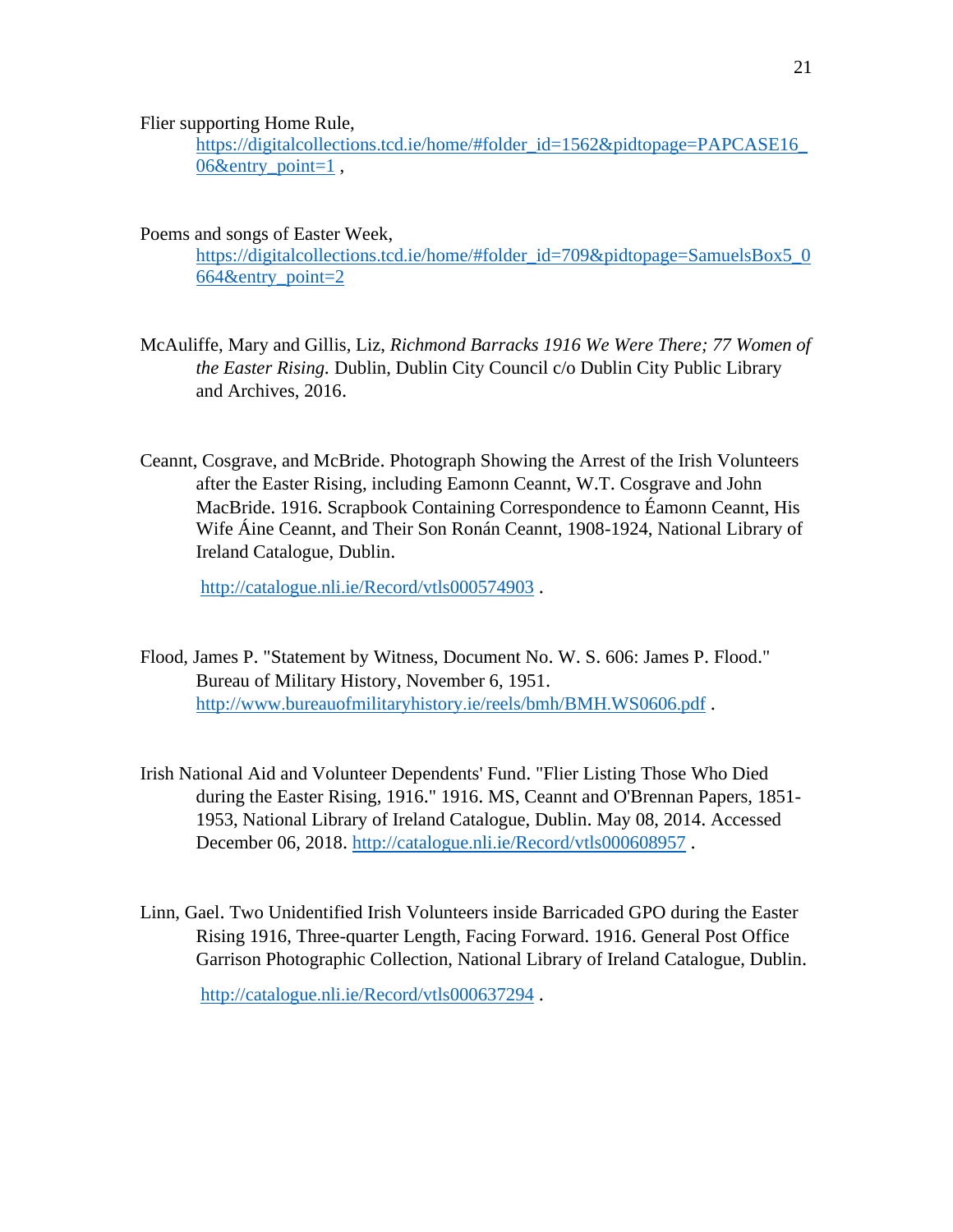- Beiner, Guy. "Between Trauma and Triumphalism: The Easter Rising, the Somme, and the Crux of Deep Memory in Modern Ireland." Journal of British Studies 46, no. 2 (2007): 366-89. Doi: 10.1086/510892.
- Bew, Paul. "Moderate Nationalism and the Irish Revolution, 1916-1923." The Historical Journal 42, no. 3 (1999): 729-49. http://www.jstor.[org/stable/3020919](http://www.jstor.org/stable/3020919) .

Coohill, Joseph. Ireland: A Short History. 4th ed. London: Oneworld, 2014.

- Davis, Richard. "Young Ireland." *Young Ireland*, University of Ohio, 2004. www.ohio.edu/chastain/rz/youngire.htm.
- DHÁIBHÉID, Caoimhe Nic. "The Irish National Aid Association and the Radicalization of Public Opinion in Ireland, 1916—1918." The Historical Journal 55, no. 3 (2012): 705-29. http://www.jstor.[org/stable/23263270](http://www.jstor.org/stable/23263270) .
- Dochartaigh, Niall Ó. "What Did the Civil Rights Movement Want?: Changing Goals and Underlying Continuities in the Transition from Protest to Violence." In The Troubles in Northern Ireland and Theories of Social Movements, edited by Bosi Lorenzo and De Fazio Gianluca, 33-52. Amsterdam: Amsterdam University Press, 2017. [http://www](http://www.jstor.org/stable/j.ctv56fgn2.5).jstor.org/stable/j.ctv56fgn2.5.
- Hart, Peter. "The Social Structure of the Irish Republican Army, 1916-1923." The Historical Journal 42, no. 1 (1999): 207-31. http://www.jstor.[org/stable/3020901](http://www.jstor.org/stable/3020901) .
- Higgins, Roisín, Transforming 1916; Meaning, Memory, and the Fiftieth Anniversary of the Easter Rising. Cork, Cork University Press, 2012.
- Hughes, Brian. "Conclusion." In Defying the IRA?: Intimidation, Coercion, and Communities During the Irish Revolution, 205-12. Liverpool: Liverpool University Press, 2016. [http://www](http://www.jstor.org/stable/j.ctt1ps31k0.14).jstor.org/stable/j.ctt1ps31k0.14.
- Joyce, P. W. (2005). The Penal Code: Concise History of Ireland. Retrieved October 05, 2018, from https://www.libraryireland.[com/JoyceHistory/Penal](https://www.libraryireland.com/JoyceHistory/Penal.php).php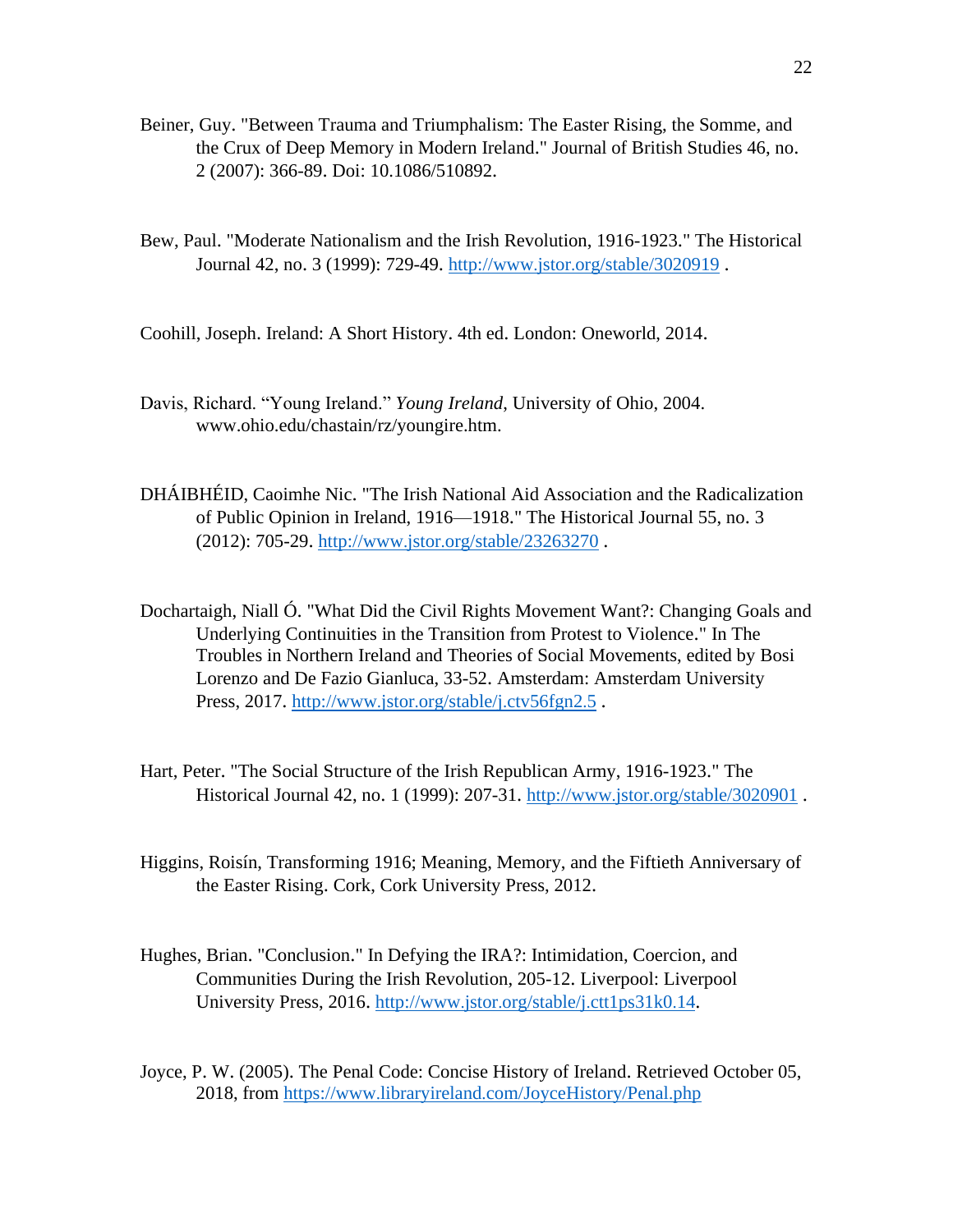- Kinealy, Christine. A Death-dealing Famine: The Great Hunger in Ireland. London: Pluto Press, 1997.
- Lanters, José. "DEMYTHICIZING/REMYTHICIZING THE RISING: RODDY DOYLE'S "A STAR CALLED HENRY"." Hungarian Journal of English and American Studies (HJEAS) 8, no. 1 (2002): 245-58. http://www.jstor.[org/stable/41274170](http://www.jstor.org/stable/41274170) .
- Martin, F.X., Leaders and Men of the Easter Rising: Dublin 1916. Ithaca, Cornell University Press, 1967.
- McGarry, Fearghal. The Rising; Ireland: Easter 1916. New York, Oxford University Press Inc., 2010.
- Newsinger, John. "James Connolly and the Easter Rising." Science & Society 47, no. 2 (1983): 152-77. http://www.jstor.[org/stable/40402480](http://www.jstor.org/stable/40402480)
- O'Brien, Conor Cruise. "The Embers of Easter." The Massachusetts Review 7, no. 4 (1966): 621-37. http://www.jstor.[org/stable/2508749](http://www.jstor.org/stable/2508749)6
- Ritschel, Nelson O'Ceallaigh. "SHAW, CONNOLLY, AND THE IRISH CITIZEN ARMY." Shaw 27 (2007): 118-34. http://www.jstor.[org/stable/40681822](http://www.jstor.org/stable/40681822) .
- Roxborough, Ian. "The Military: The Mutual Determination of Strategy in Ireland, 1912- 1921." In Breaking Down the State: Protestors Engaged, edited by Duyvendak Jan Willem and Jasper James M., 133-56. Amsterdam: Amsterdam University Press, 2015. [http://www](http://www.jstor.org/stable/j.ctt196315k.9).jstor.org/stable/j.ctt196315k.9 .
- Sloan, Geoffrey. "The British State and the Irish Rebellion of 1916: An Intelligence Failure or a Failure of Response?" Journal of Strategic Security 6, no. 3 (2013): 328-57. https://www.jstor.[org/stable/2648508](https://www.jstor.org/stable/2648508) 1.